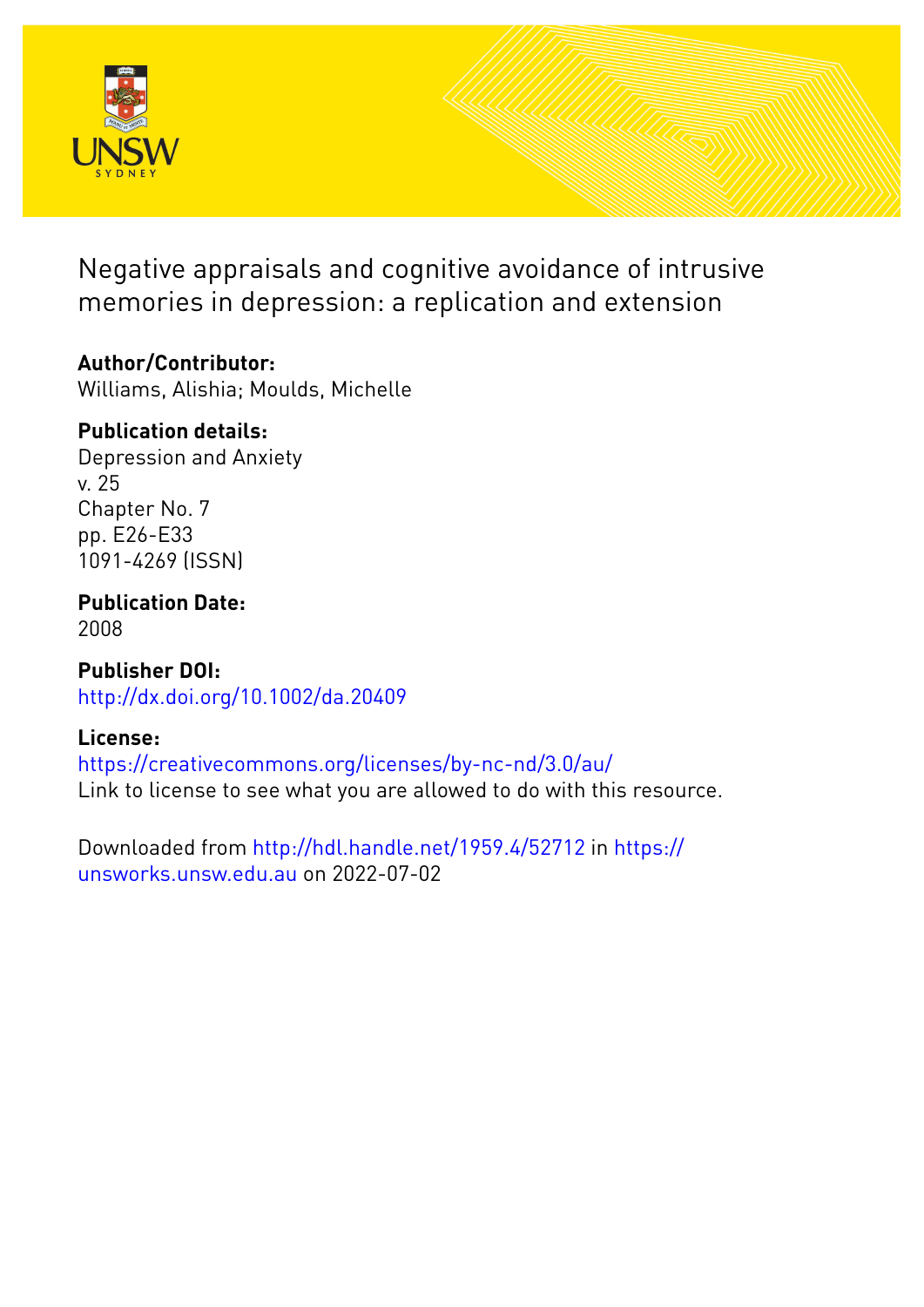Intrusive memories in depression

1

Negative Appraisals and Cognitive Avoidance of Intrusive Memories in Depression:

A Replication and Extension

Alishia D. Williams & Michelle L. Moulds

The University of New South Wales, Sydney

Correspondence: Michelle L. Moulds School of Psychology The University of New South Wales NSW 2052 AUSTRALIA Tel: 61-2-9385 3425 Fax: 61-2-9385 3641 e-mail: m.moulds@unsw.edu.au

Running Head: intrusive memories in depression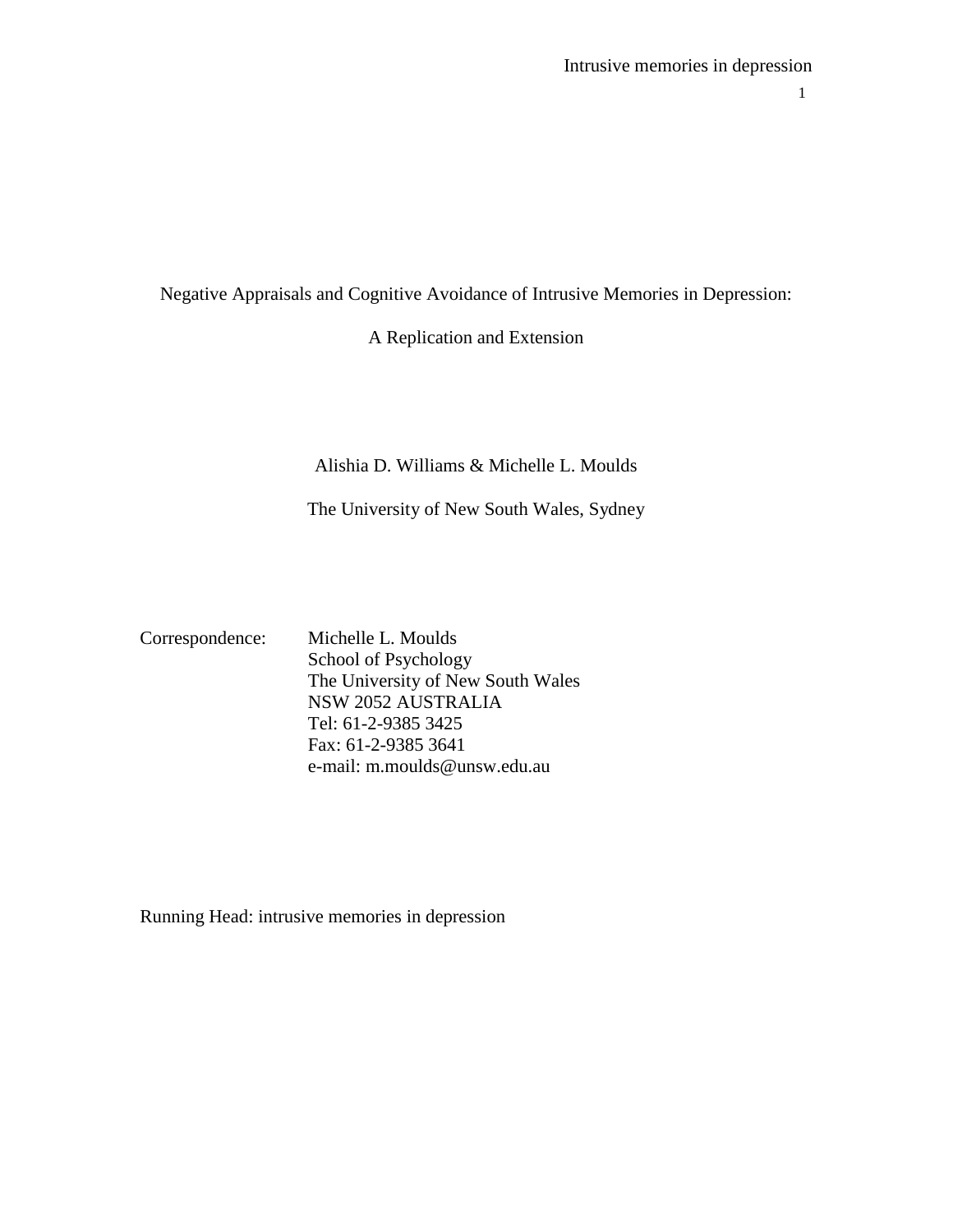#### Abstract

Recent research has demonstrated that intrusive negative autobiographical memories represent a shared phenomenological feature of PTSD and depression. A preliminary investigation (Starr & Moulds, 2006) successfully applied a cognitive appraisal model of PTSD to the maintenance of intrusive memories in depression. The current investigation sought to replicate and extend these findings. Two hundred and fifty first-year undergraduate students were interviewed to assess for the presence of a negative autobiographical memory that had spontaneously intruded in the past week. Participants completed self-report inventories assessing trait and situational employment of cognitive avoidance mechanisms in response to these memories. Consistent with Starr and Moulds (2006), intrusion-related distress correlated with dysphoria, irrespective of intrusion frequency. Assigning negative appraisals to one's intrusive memory and attempts to control the memory were positively associated with intrusion-related distress, level of depression, and cognitive avoidance mechanisms. Additionally, negative appraisals and control influenced the employment rumination as an avoidant response to a greater degree than the corresponding trait tendency. Finally, negative appraisals and the use of cognitive mechanisms was predictive of depression concurrently. The results support the validity of borrowing from PTSD models to elucidate the cognitive mechanisms that maintain intrusive memories in depressed samples.

Keywords: Depression, cognitive appraisals, intrusive memories, avoidance

Negative Appraisals and Cognitive Avoidance of Intrusive Memories in Depression

2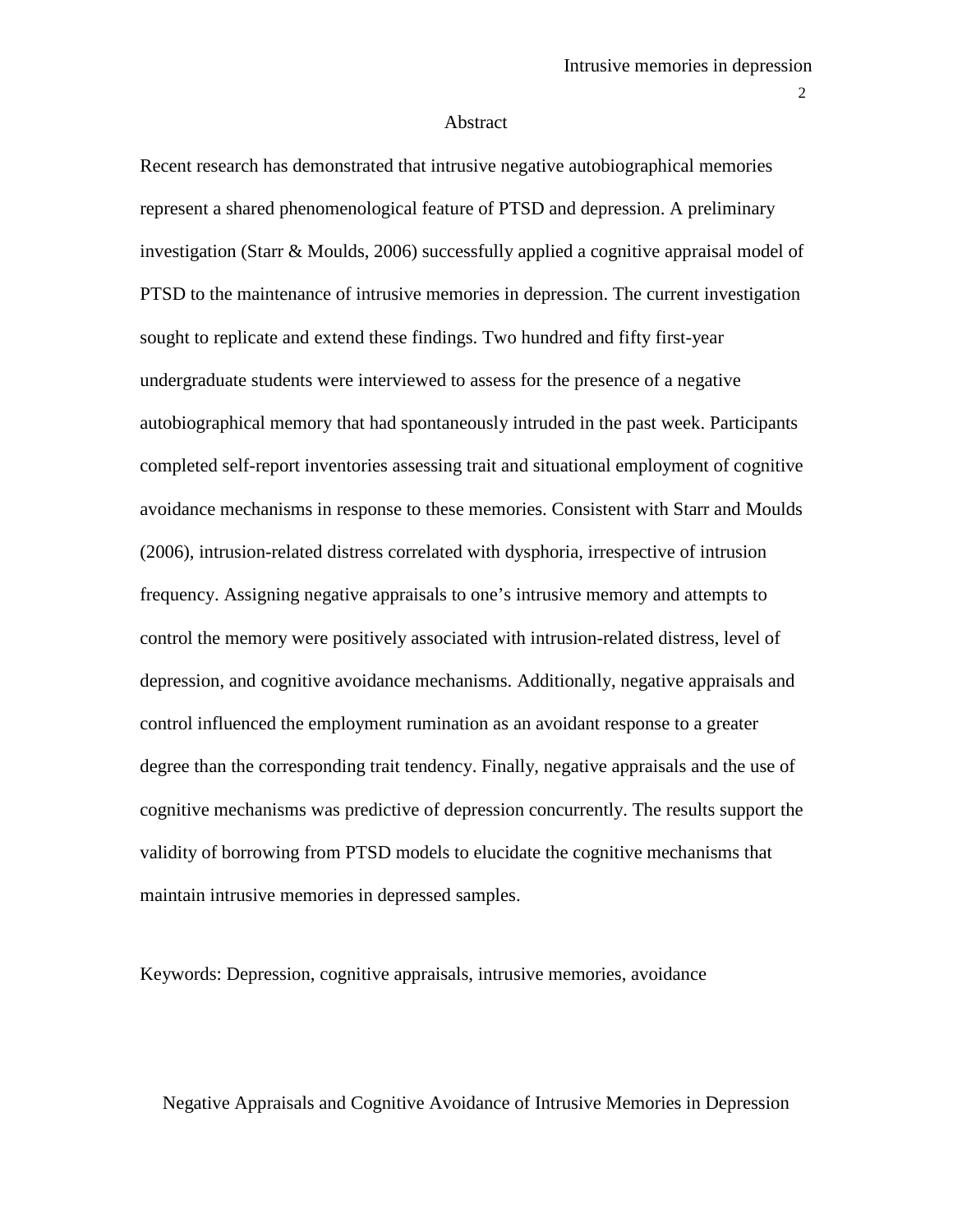### 1. Introduction:

## 1.1. Intrusive Memories in PTSD:

One form of intrusive cognition, intrusive *memories,* are particularly associated with posttraumatic stress disorder (PTSD) and represent a core diagnostic feature of the disorder (APA, 1994). Intrusive trauma memories often manifest as the involuntary reliving of a past traumatic event (Michael et al., 2005) and may be experienced in either typical autobiographical form or in 'flashback' form. Unlike ordinary autobiographical memories that are subject to conscious recall, 'flashbacks' are assumed to operate via uncontrollable processes and are characterized by intense re-experiencing of the event (Brewin et al., 1996). In the context of PTSD, intrusive memories are conceptualized as indices of unsuccessful emotional processing of the trauma (Ehlers & Clark, 2000; Foa et al., 1989). The experience of intrusive memories is highly relevant from a clinical perspective, as evidence suggests that the cognitive and behavioural avoidance of these memories helps maintain PTSD symptoms and predicts the course of the disorder (Brewin & Holmes, 2003).

## 1.2. Negative Interpretations of Intrusions in PTSD

A number of cognitive models have been advanced to account for the maintenance of intrusive symptoms in PTSD (e.g., Brewin et al., 1996; Ehlers & Clark, 2000; Ehlers & Steil, 1995). Of interest in the current study is Ehlers and Steil's (1995) cognitive appraisal model of PTSD that proposes that a dual-pathway system operates to maintain intrusive symptoms. The key cognitive variable implicated in PTSD maintenance is an individual's appraisals of their intrusive symptoms, rather than the frequency or presence of the intrusions per se. According to this model, individuals who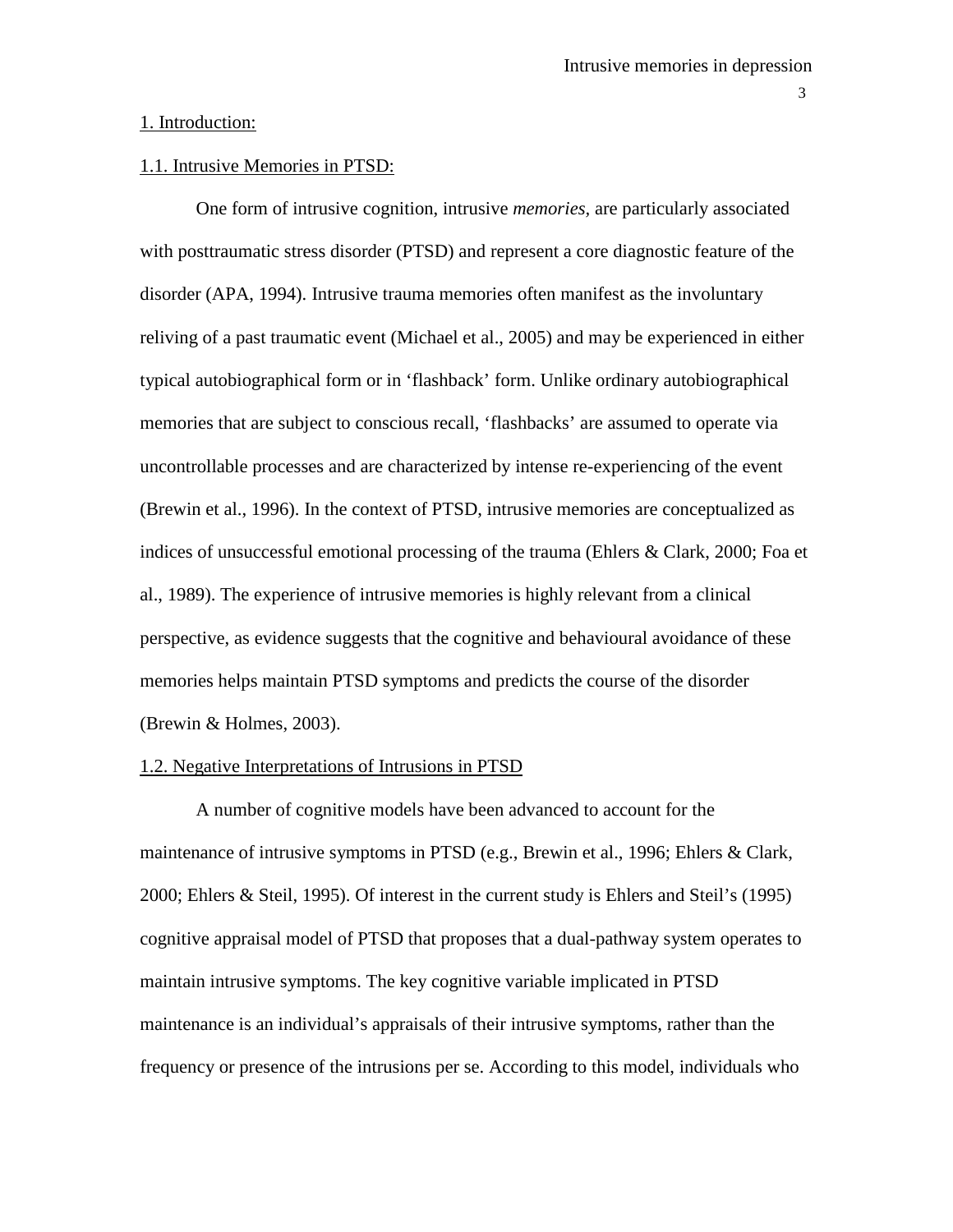assign intrusive memories a negative meaning are more likely to experience greater distress when they experience the intrusions, and therefore to engage in avoidance strategies such as rumination, dissociation and suppression. Thus, the distress pathway is argued to be responsible for re-experiencing symptoms and the physiological symptoms of PTSD such as sleep disturbance and poor concentration. The experience of these symptoms may affirm the individual's negative appraisals and lead to an additional increase in levels of distress. For example, encountering difficulties as a consequence of poor concentration may validate the negative appraisal *"I am inadequate"*. Second, the avoidance pathway is implicated in the short-term maintenance of symptoms via the employment of cognitive avoidance strategies such as thought suppression and rumination that subsequently and paradoxically increase the occurrence of intrusions. According to the model, avoidance also leads to the long-term maintenance of symptoms by preventing the memory from being adequately processed and by preventing the incorporation of new information to alter the negative attributions assigned to the intrusions.

In support of this theoretical framework, Steil and Ehlers (2000) found that idiosyncratic, dysfunctional meanings (e.g., *'I am going crazy'*) assigned to intrusive symptoms significantly predicted PTSD severity, over and above intrusion frequency and the degree to which dysfunctional strategies (e.g., avoidance) were used to control the intrusions. This pattern has been replicated across multiple retrospective and prospective studies (Dunmore et al., 2001; Halligan et al., 2003; Mayou et al., 2002).

#### 1.3. Intrusive Memories in Depression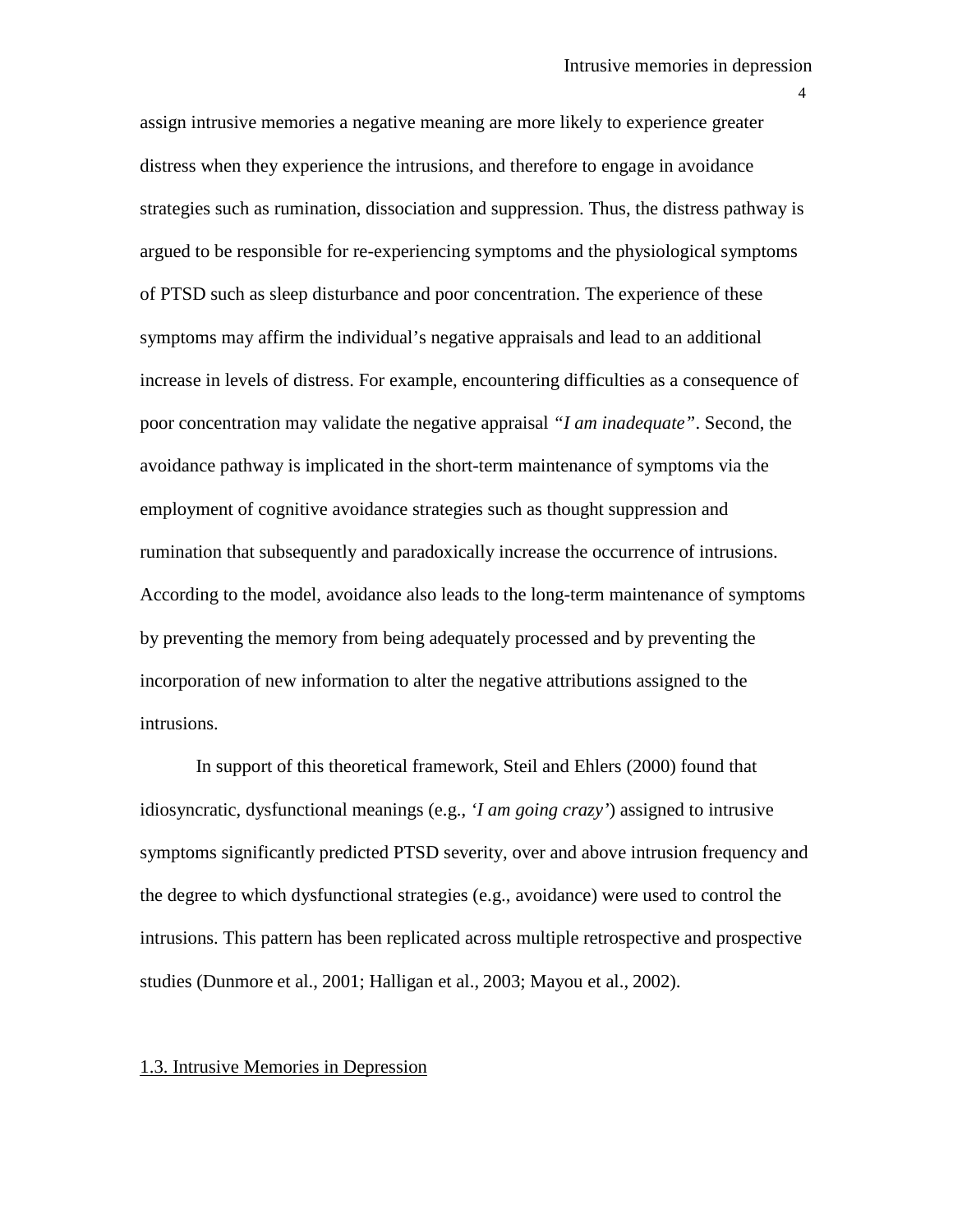A growing body of research has demonstrated that intrusive memories of negative past events are not unique to PTSD, but are also reported in depression (Brewin et al., 1996; Carlier et al., 2000; Kuyken & Brewin, 1994), and that there is significant qualitative overlap in the intrusive memories reported by individuals with the two disorders (Reynolds & Brewin, 1999). Depression severity is positively associated with the degree of intrusion and avoidance of memories (Kuyken & Brewin, 1994), and depressed individuals with more intrusive memories report lower self-esteem and a more negative attributional style (Kuyken & Brewin, 1999). Cross-sectional studies have found a relationship between the duration of the current depressive episode and the total number of memories reported (Brewin et al., 1996). Additionally, longitudinal research has shown that the presence and avoidance of intrusive memories is predictive of anxiety symptoms (Brewin et al., 1988) and depression (Brewin et al., 1999) at 6-month followup after controlling for baseline levels of anxiety and depression, respectively.

Thus, emergent findings confirm that intrusive memories are a key cognitive characteristic of depression and play an important role in the maintenance of depressive symptoms. More recent evidence has confirmed that not only do these memories represent a shared phenomenological feature of PTSD and depression, but that the cognitive appraisals of intrusive memories in the two conditions share striking parallels. In a non-clinical sample, dysfunctional meanings of intrusive memories and intrusionrelated distress were correlated with depression (Starr  $\&$  Moulds, 2006). These associations remained significant when intrusion frequency and severity of the event (i.e., of the event that formed the content of the intrusive memory) were partialled out, providing initial empirical evidence linking dysfunctional meanings of intrusive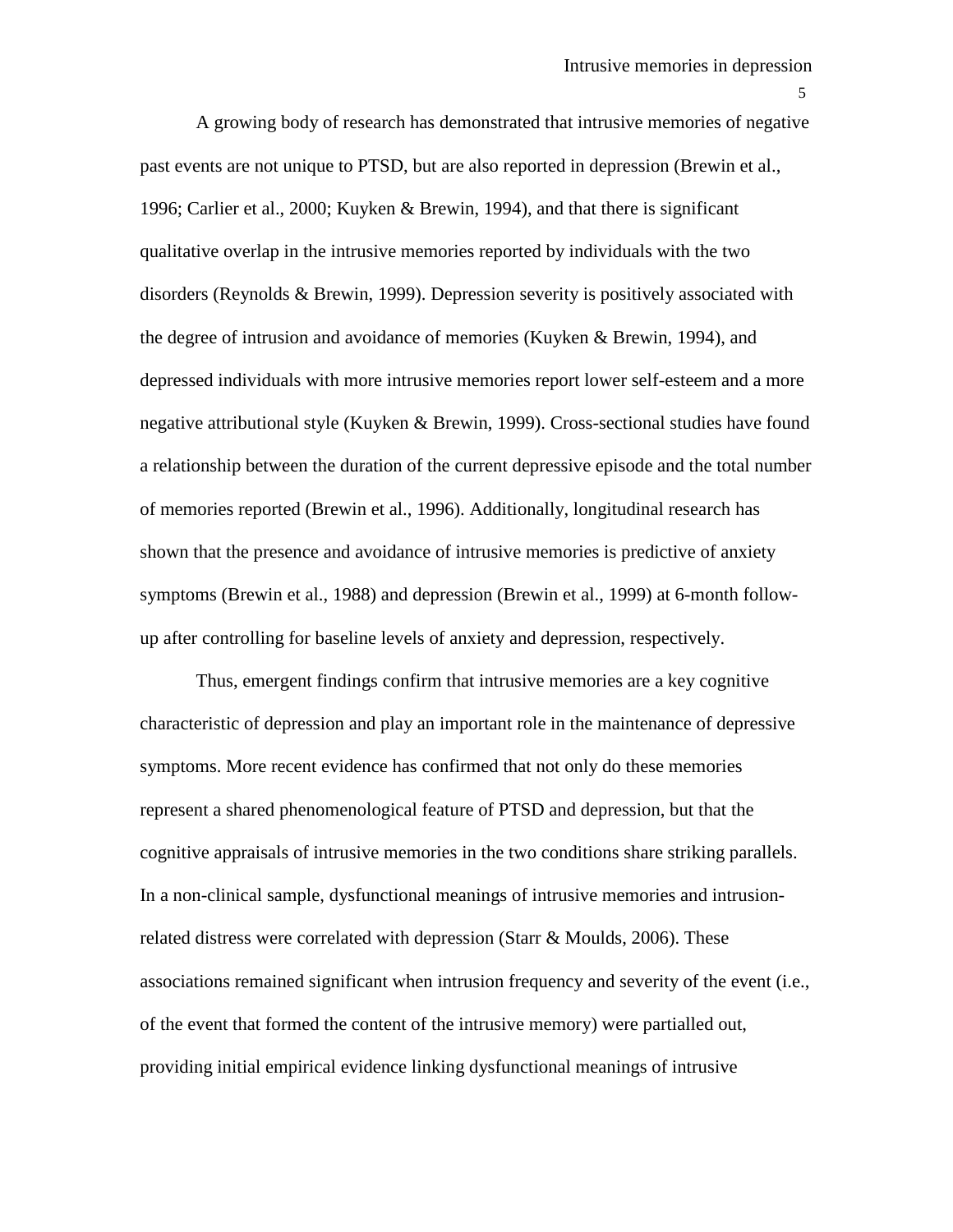memories to depression. Further, the use of avoidant cognitive strategies such as suppression and rumination significantly correlated with depression severity. In addition, assigning a negative appraisal to an intrusive memory was the best predictor of depression severity. As such, these findings parallel those obtained in PTSD samples (e.g., Steil & Ehlers, 2000) and lend support to the proposal that common cognitive processes are linked to intrusive memories across these conditions. Moreover, these commonalities support the validity of borrowing from PTSD models to elucidate the cognitive mechanisms that maintain intrusive memories in depressed samples.

While providing promising preliminary results, in order to facilitate direct replication of Ehlers and Steil (1995), a number of the variables of interest (e.g., suppression, rumination, negative interpretations) in the Starr and Moulds (2006) study were indexed with instruments that contained a minimal number of items that at times lacked strong psychometric properties. The inclusion of a broader range of psychometrically validated measures to tap avoidant cognitive processes, levels of anxiety, subjective appraisals and the need to exert control over cognitions would be useful inclusions in a replication study. Furthermore, the addition of such measures would clarify the relationship between *trait* tendencies to engage in these cognitive processes and the presence of intrusive memories, and also allow assessment of the unique relationship of these variables to depression while controlling for anxiety.

## 2. The Current Investigation

### 2.1. Hypotheses

The aim of the current investigation was to further evaluate the applicability of Ehlers and Steil's (1995) model to intrusive memories in depression by replicating and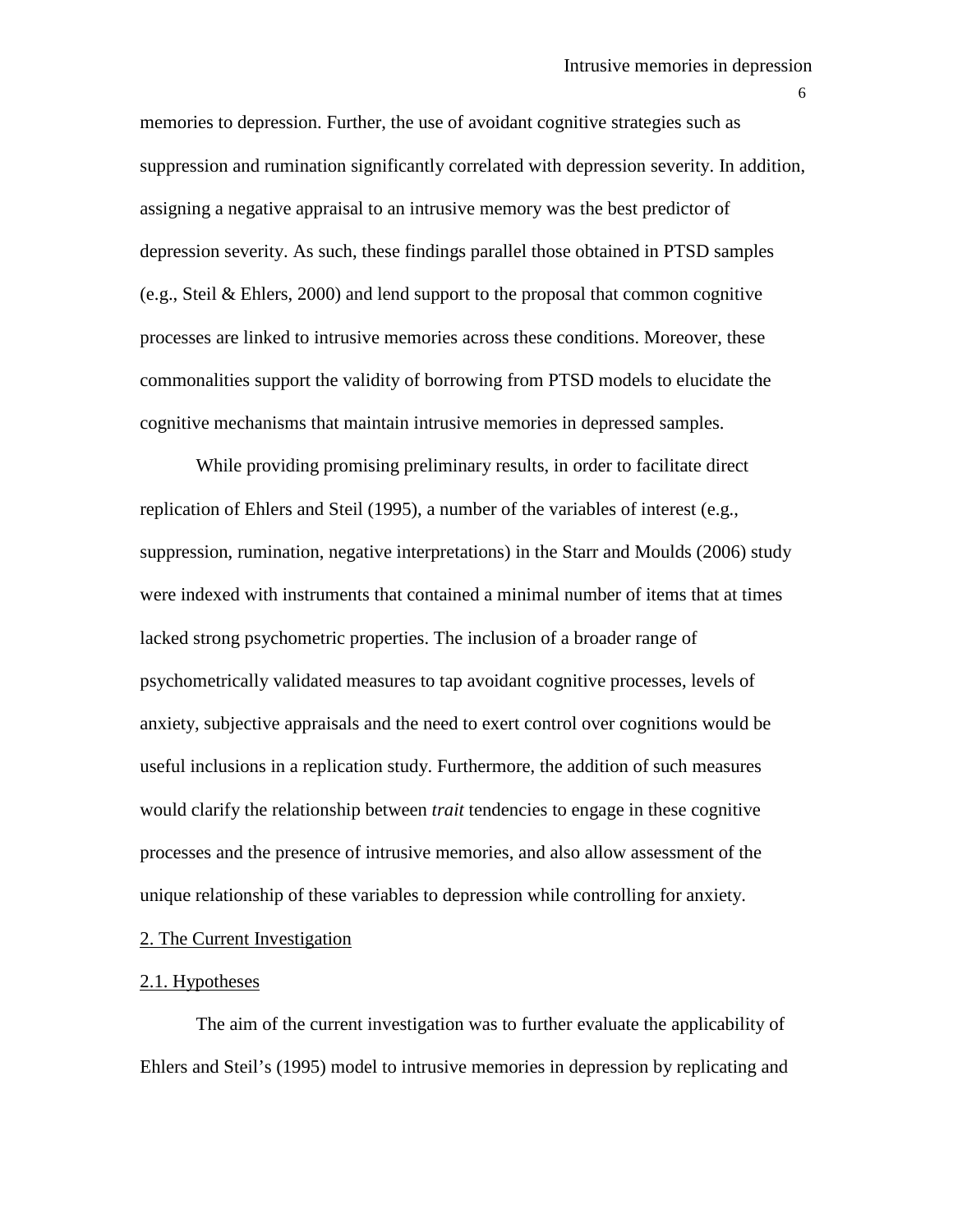extending Starr and Moulds' (2006) investigation; specifically, by indexing cognitive avoidance and appraisals using a broader array of self-report instruments. Based on Ehlers and Steil's (1995) appraisal model and the findings of Starr and Moulds (2006), it was first hypothesized that intrusion-related distress would correlate with dysphoria (as indexed by BDI-II scores) and that dysphoria would in turn correlate with the intrusiveness and level of avoidance of the memory (as indexed by IES subscales), irrespective of intrusion frequency. Second, we predicted that assigning negative appraisals to one's intrusive memory would be positively associated with levels of distress, depression, and the employment of cognitive avoidance mechanisms. Third, we hypothesized that negative appraisals and the use of cognitive mechanisms as a response strategy to intrusive memories would be predictive of concurrent depression. Finally, we hypothesized that an individual's appraisals and their subjective need to exert control over the intrusion would be more predictive of cognitive avoidant responses than possessing trait tendency towards these responses.

#### 3. Method

#### 3.1. Participants

Two hundred and fifty first-year undergraduate students were recruited through the Psychology Participant Pool at The University of New South Wales in exchange for course credit.

### 3.2. Procedure

Participation involved an initial 30-45 minute session in which participants were individually interviewed to assess the occurrence of an intrusive memory in the preceding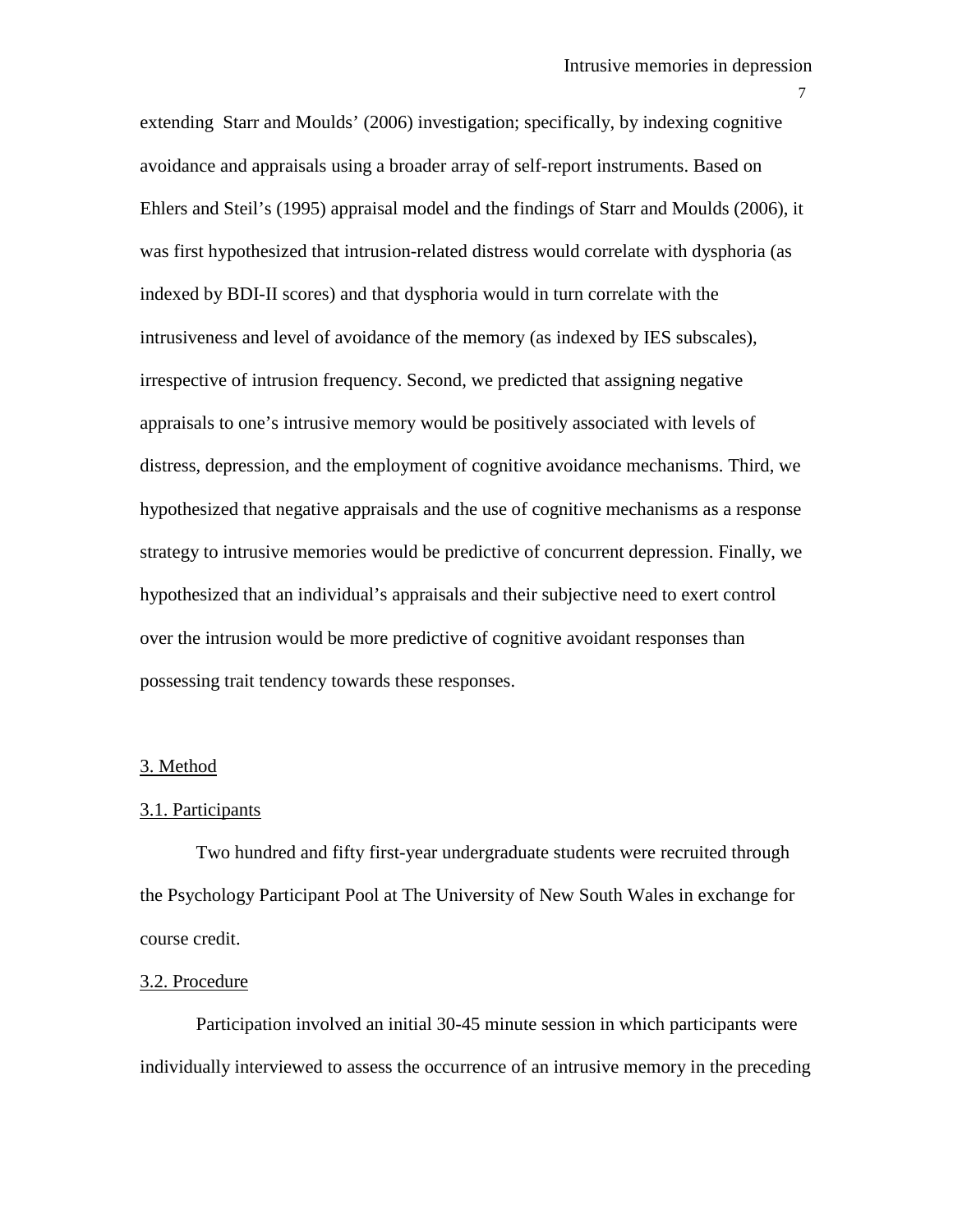week. The Intrusive Memory Interview was verbally administered to participants who reported an intrusive memory. Participants who reported more than one intrusive memory completed the IES for each memory and subsequent questions were anchored to the memory with the highest corresponding IES score. This procedure was only necessary for three participants.

All participants then completed a battery of self-report measures (i.e., regardless of intrusion occurrence). Additionally, individuals scoring 12 and above on the BDI-II were administered the Structured Clinical Interview for DSM-IV (SCID-I; First et al., 1997) to assess for the presence of a current Major Depressive Episode. This information was used to ascertain the validity of using BDI-II scores to select dysphoric individuals in later analyses. In addition, any participant who reported an intrusive memory of a traumatic event that satisfied PTSD criteria for a Criterion A stressor was also administered the Clinician-Administered PTSD Scale (CAPS; Blake et al., 1995) to assess current PTSD symptoms, in order to eliminate PTSD as a potential confound (in line with previous studies; e.g., Brewin et al., 1999; Starr & Moulds, 2006). Only one participant was excluded on this basis, debriefed, and provided with UNSW Counseling Service information. All participants who reported a negative memory were invited to attend a 2-3 month follow-up session. Of the initial 147 participants, 55 returned to complete the BDI-II and BAI at the second assessment.

#### 3.3. Measures

3.3.1. *Intrusive Memory Interview.* The items on the Intrusive Memory Interview were drawn from a number of validated inventories used in previous research, and questioned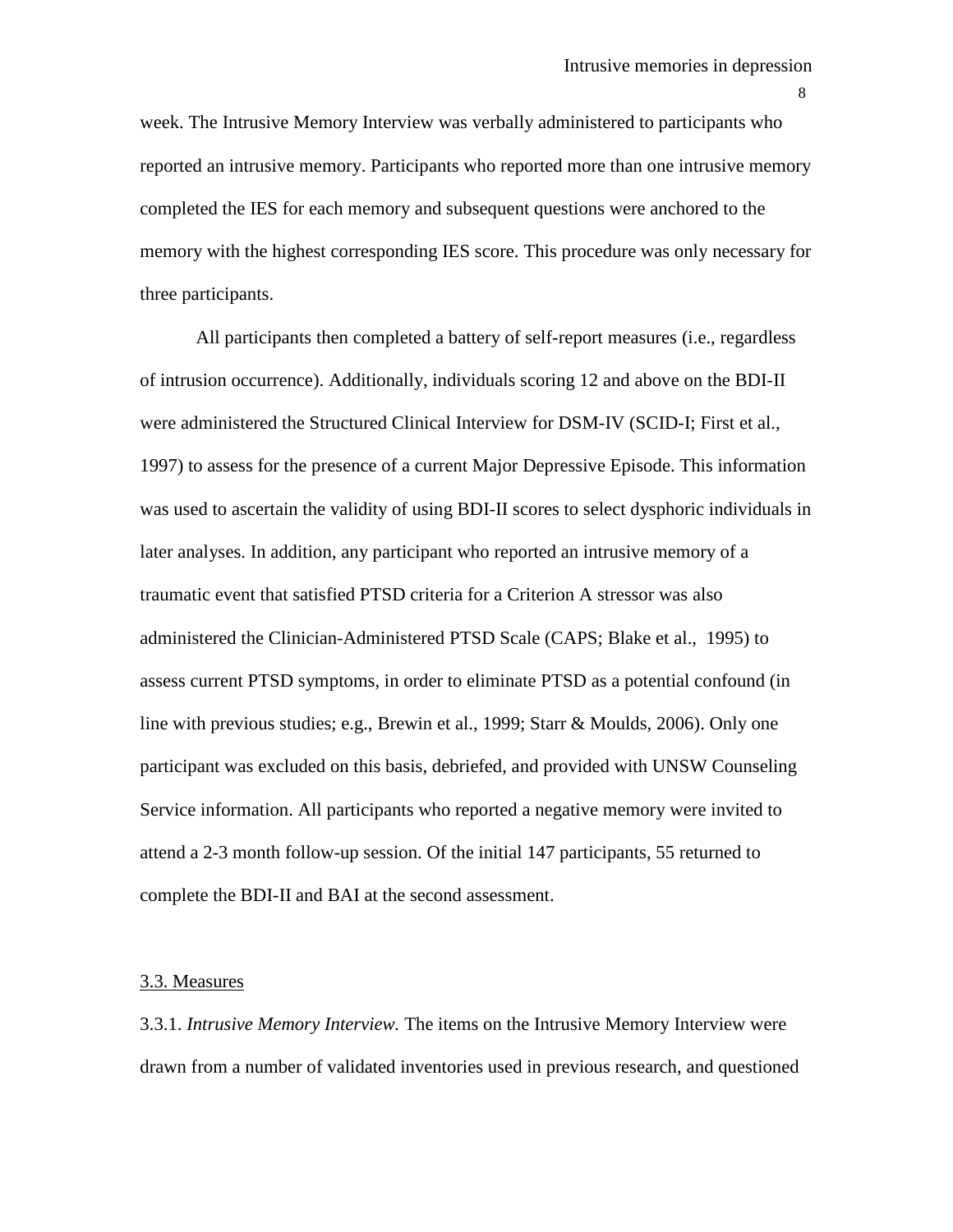participants' subjective experience of a spontaneous memory that occurred in the past week. Information regarding intrusion frequency and content was collected. Ratings of distress and detachment were anchored on a 0 (not at all) to 100 (very much) scale following Hackmann et al. (2004). Items tapping negative appraisals, rumination, suppression, dissociation and were taken from the Response to Intrusion Questionnaire (RIQ; Clohessy & Ehlers, 1999) but anchored to the spontaneous memory. Six items assessed negative appraisals: "Something is wrong with me", "Someday I will go out of my mind", "I am inadequate", "I have a psychological problem", "I cannot cope", and "I will not achieve future goals that are important". Four items assessed normal appraisals in response to the memory: "Nothing - it is a normal reaction", "I care about other people", "I am a responsible person", and "I take my relationships/family/career seriously". Three items assessed rumination in response to the target intrusive memory: ''I dwell on them'', ''I worry that something like that could happen to me/again'', and ''I think about what I could have done differently''. Three items assessed suppression in response to the target intrusive memory: ''I think about something else'', ''I try to push them out of my mind'', and ''I watch TV, listen to music, or read''. Items indexing numbness and detachment were embedded within the interview and anchored to the 0-100 scale. The mean of these two items was calculated to form the Dissociation score.

Internal consistency for this measure was alpha  $= .54$ . The original RIQ scale of 1 (never) to 7 (very often) was retained for the rumination and suppression items. Internal consistency in the current sample was  $alpha = .89$  for the 6-item negative appraisal scale, alpha  $= .75$  for the 4-item normal appraisal scale, alpha  $= .51$  for the 3-item rumination scale and alpha  $= .69$  for the 3-item suppression scale. It should also be noted that the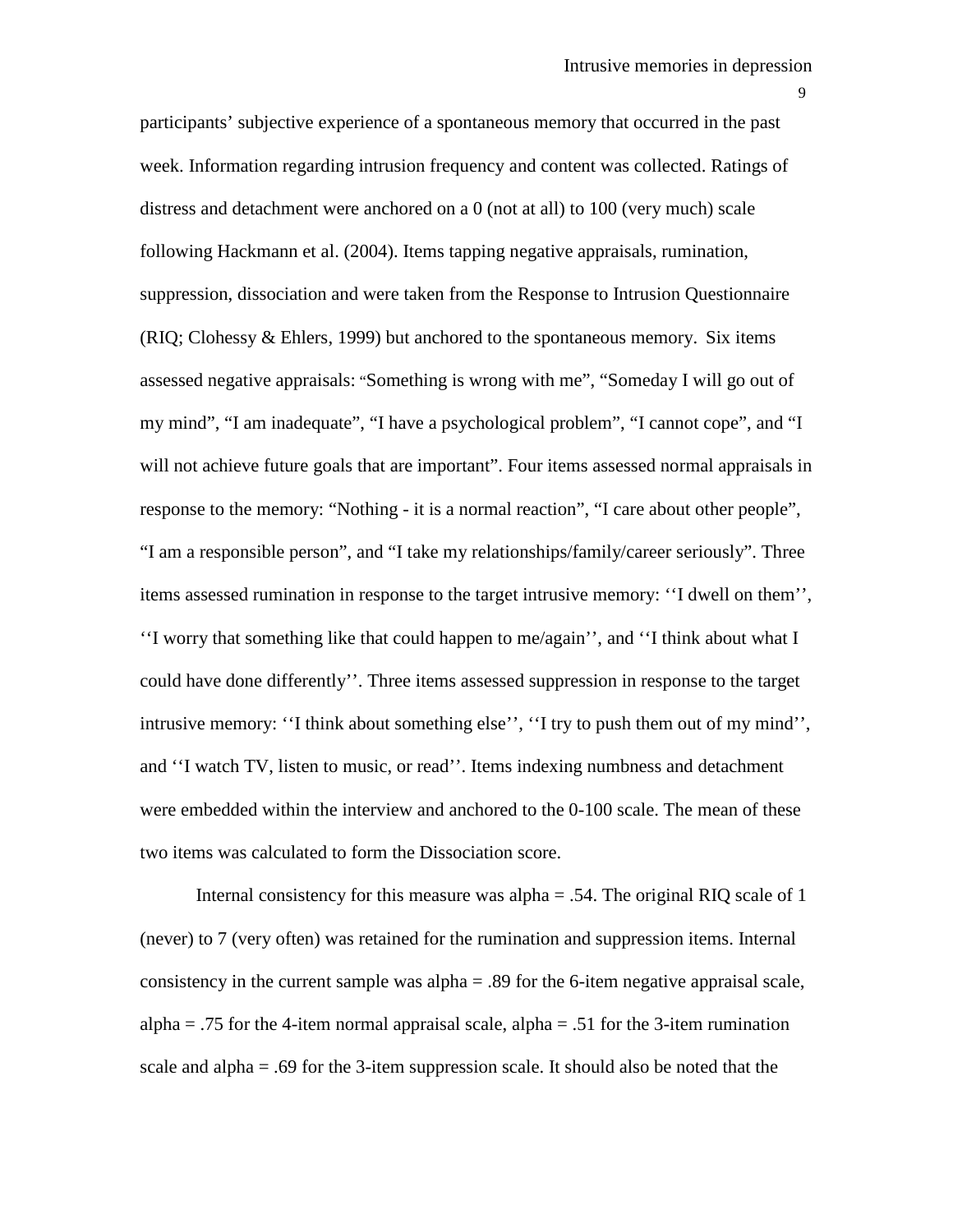original RIQ Suppression item "I drink alcohol or smoke" was not included as it was previously found to have a low endorsement rate in a student sample and thus had adverse effects on the internal consistency of the scale (Starr & Moulds, 2006). Considering the nature of the student sample and also following Starr and Moulds (2006), two amendments were made to the appraisal items of the RIQ. "I will not be able to do my job well" was re-worded as "I will not achieve goals that are important to me" and "I take my job seriously" was re-worded as "I take my relationships/family/career seriously".

3.3.2. *Impact of Event Scale* (IES; Horowitz et al., 1979). The IES is a self-report questionnaire that has two subscales anchored to the subjective experience of a specific life event. The Intrusion subscale assesses the frequency and range of intrusions associated with an event and the Avoidance subscale assesses efforts to suppress the thoughts/memories of the event. Internal consistencies of the Intrusion and Avoidance subscales have been reported as .78 and .82, respectively (Corcoran & Fischer, 1987, as cited in Brewin, 1998). Internal consistency for the total scale was .85 in this study. 3.3.3. *Interpretation of Intrusions Inventory* (III; Obsessive Compulsive Cognitions Working Group; OCCWG, 2001). The III is a 31-item self-report inventory consisting of three theoretical subscales (see Steketee, 2005): Importance of Thoughts, Need to Control Thoughts, and Responsibility. The Need to Control subscale was used in the current study, and the instructions were modified so as to instruct participants to anchor their responses to 'spontaneous memories'. Cronbach's alpha was .81 in the current sample.

3.3.4. *Ruminative Response Scale* (RRS) of the Response Styles Questionnaire (RSQ; Nolen-Hoeksema & Morrow, 1991). The RRS consists of 22 items assessing ruminative

10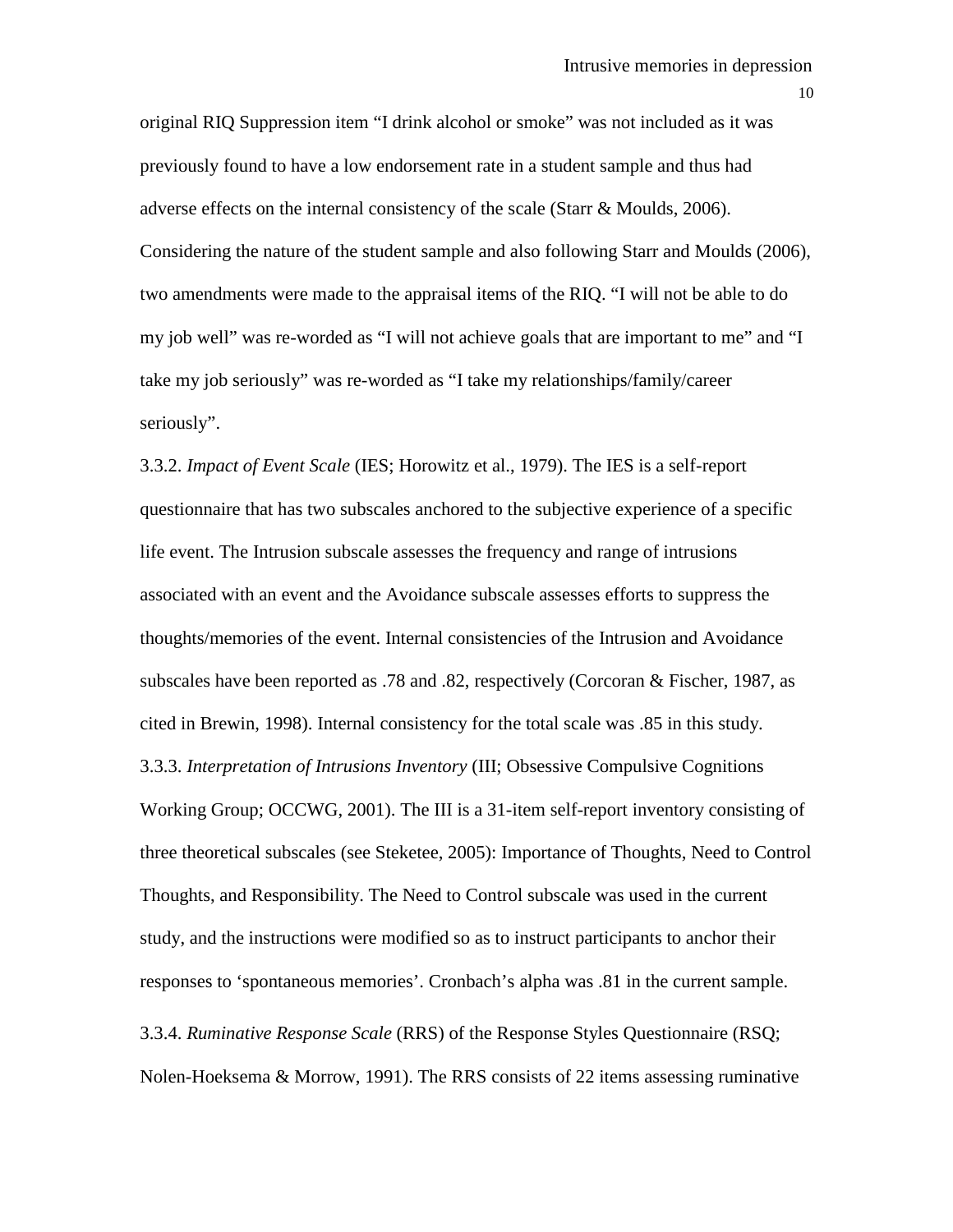coping style. The items elicit reactions to mood that are self-focused (e.g., I think, "Why do I react this way?"), symptom-focused (e.g., "think about your feelings of fatigue"), and focused on the mood's possible consequences and causes (e.g., "I am embarrassing to my friend/family/partner"). This measure shows good test-retest reliability (Nolen-Hoeksema, Parker, & Larson, 1994) and internal consistency (Nolen-Hoeksema, 1991). 3.3.5. *White Bear Suppression Inventory* (WBSI; Wegner & Zanakos, 1994). The WBSI is a 15-item self-report questionnaire that measures chronic thought suppression tendencies, or the deliberate attempt to avoid unpleasant thoughts. The WBSI possesses good internal consistency and test-retest reliability (alpha .89 and .80, respectively). Following the suggestion of Höping and de Jong-Meyer (2003), Intrusion and Suppression subscale scores were also calculated. Internal consistency for this scale in the current study was also high for the Total, Suppression, and Intrusion scales

(0.87, 0.80 and 0.82, respectively).

3.3.6. *Beck Depression Inventory – Second Edition* (BDI-II; Beck et al., 1996). The BDI-II is a 21-item self-report inventory measuring symptoms of depression. Internal consistency is high within clinical outpatient populations (.92) and student populations (.93) (Beck et al., 1996).

3.3.7. *Beck Anxiety Inventory* (BAI; Beck et al., 1988). The BAI was designed to reduce the overlap between depression and anxiety by measuring anxiety symptoms shared minimally with those of depression. It consists of 21-items that tap physiological and cognitive components of anxiety. Respondents rate the degree to which they have been bothered by each symptom in the past week on a 4-point scale ranging from 0 to 3.

## 4. Results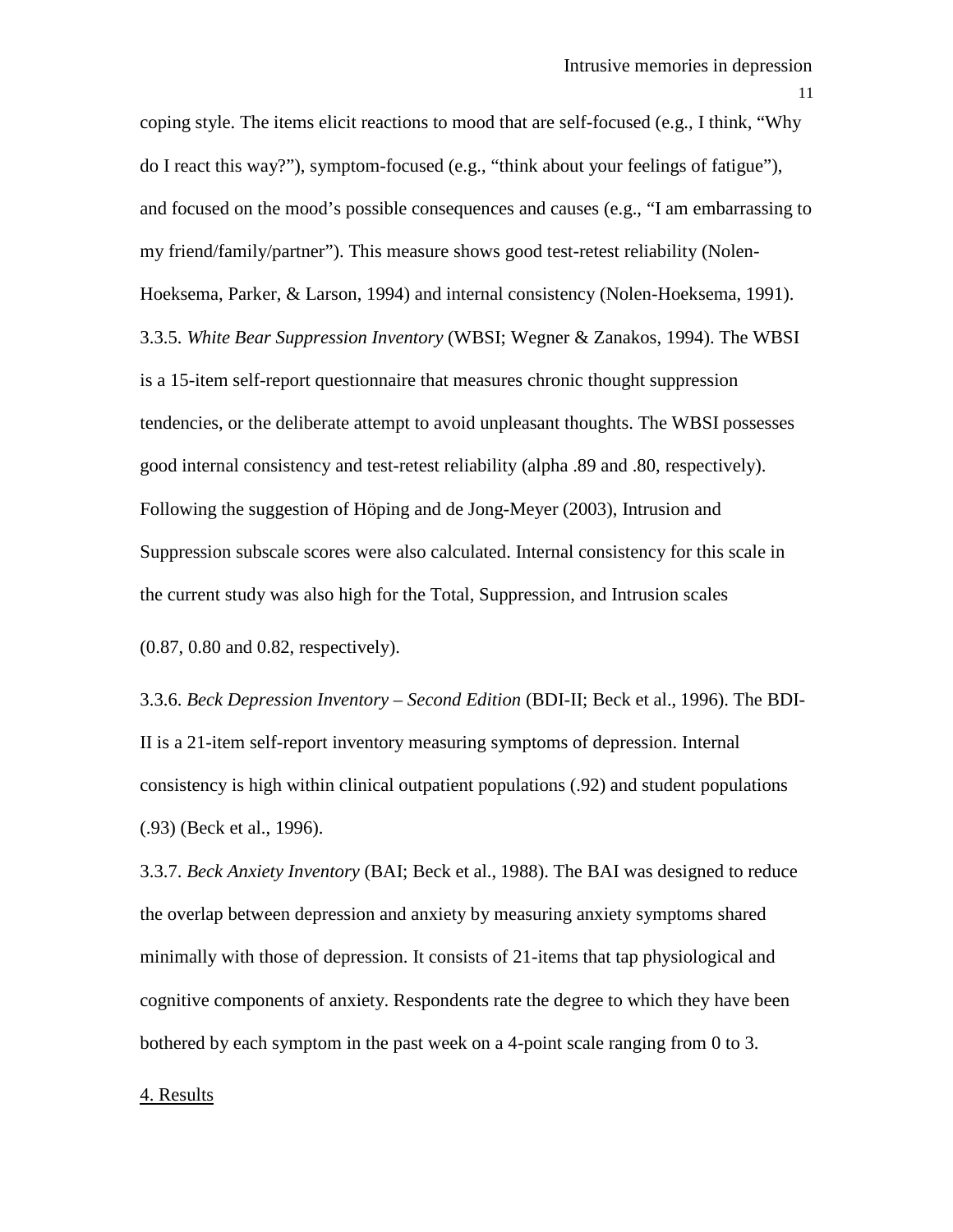### 4.1. General Sample Characteristics

The total sample included 168 females and 82 males with a mean age of 19.44  $(SD = 3.59)$ . Based on participant's self-descriptions of memory content, 60% of the sample reported a negative intrusive memory, 9% reported a positive intrusive memory, 1% reported a neutral intrusive memory, and 30% reported no intrusive memory in the past week. The mean frequency of intrusive memories was  $3.49$  (SD = 6.41). Of the participants who reported a memory ( $n = 173$ ), memory content was coded into five categories based on Brewin et al. (1996): interpersonal (61%), death/illness involving other (9%), illness/injury to self (10%), personal assault/abuse (3%), and other (17%). This final category consisted of atypical memories such as one participant's account of 'seeing a ghost' and variations of personal failure. Notably, subjective ratings of distress associated with experiencing the memory did not vary as a function of intrusion content,  $F(4,146) = .98, p = .41.$ 

### 4.2. Negative Intrusive Memories

Given that negative intrusive memories were the focus of this study, the remaining analyses were conducted with data from only those participants who reported negative intrusive memories. This resulted in a sample of 102 females and 45 males, with a mean age of 19.70 (SD = 4.18). Mean frequency of intrusive memories was 4.60 (SD = 8.38). Means and standard deviations for all measures for participants who reported a negative intrusive memory are presented in Table 1.

Preliminary screening of the data revealed multivariate outliers for one participant's scores across BDI-II and RRS scores. Further inspection revealed a pattern of elevated endorsement across multiple measures including intrusion frequency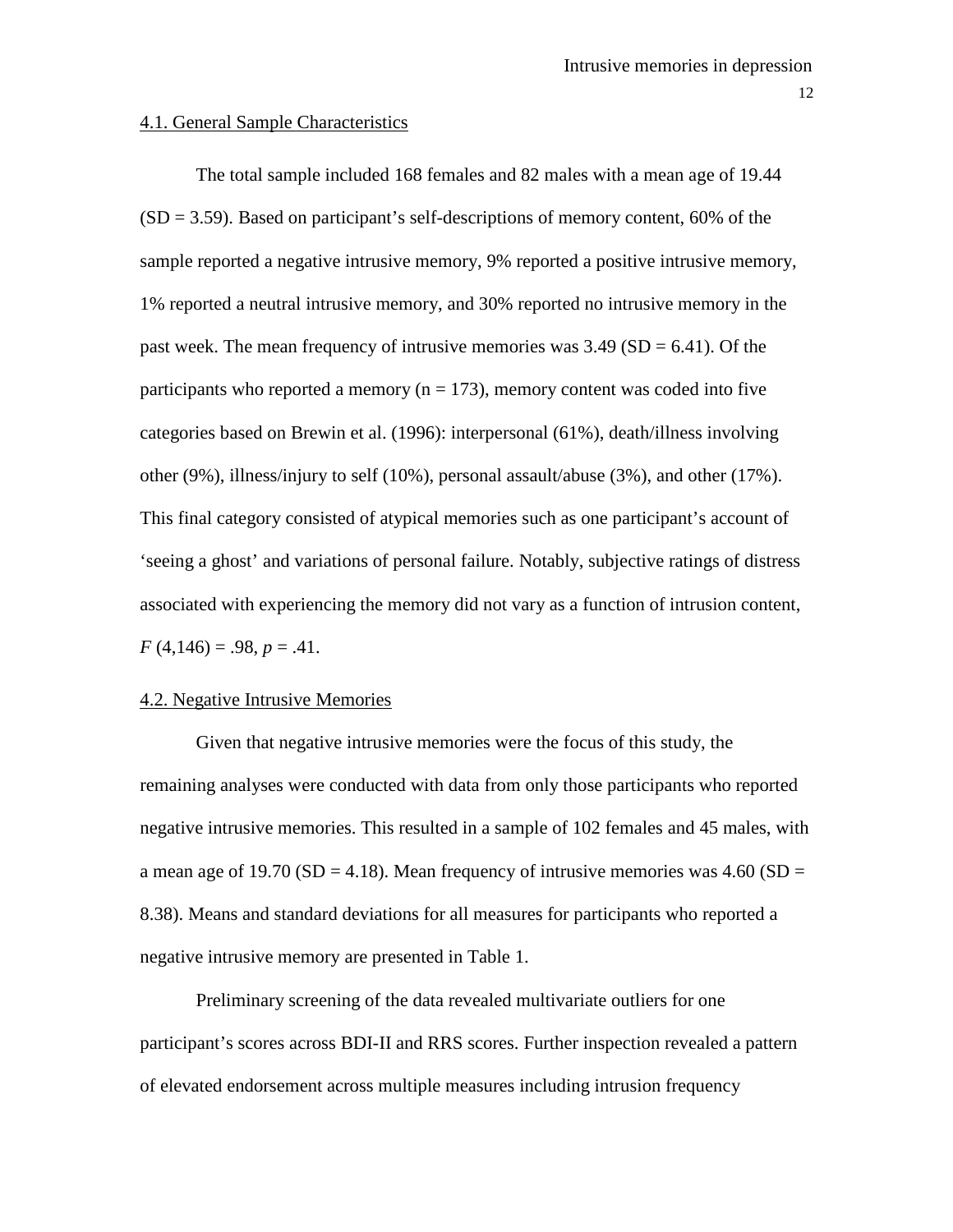therefore data from this respondent was excluded from all subsequent analyses.

Additional outliers appeared to be randomly dispersed across variables and since removal of these items had little effect on the relevant analyses or significance levels they were retained.

---------------------------------------------

Insert Table 1 about here

----------------------------------------------

## 4.3. Associations between Negative Appraisals, Distress and Dysphoria

Attributing a negative meaning to intrusive memories was associated with both distress and dysphoria. The RIQ Negative Appraisal scale did not correlate with distress  $(r = .15, p = .03)$  after Bonferroni adjustments (significant tests set to .01 for multiple comparisons), but was moderately associated with depression  $(r = .19, p < .01)$ . As predicted, the RIQ items tapping normal appraisals (included as control items) did not correlate with either distress or dysphoria, all *p*'s > .05. The III Total score was moderately associated with distress  $(r = .31)$  and dysphoria  $(r = .30)$ ,  $p's < .001$ . These associations remained significant after controlling for intrusion frequency. Pearson correlations are reported in Table 2 for all appraisal items.

Insert Table 2 about here

---------------------------------------------

----------------------------------------------

4.4. Associations between Negative Appraisals, Cognitive Avoidance, and Dysphoria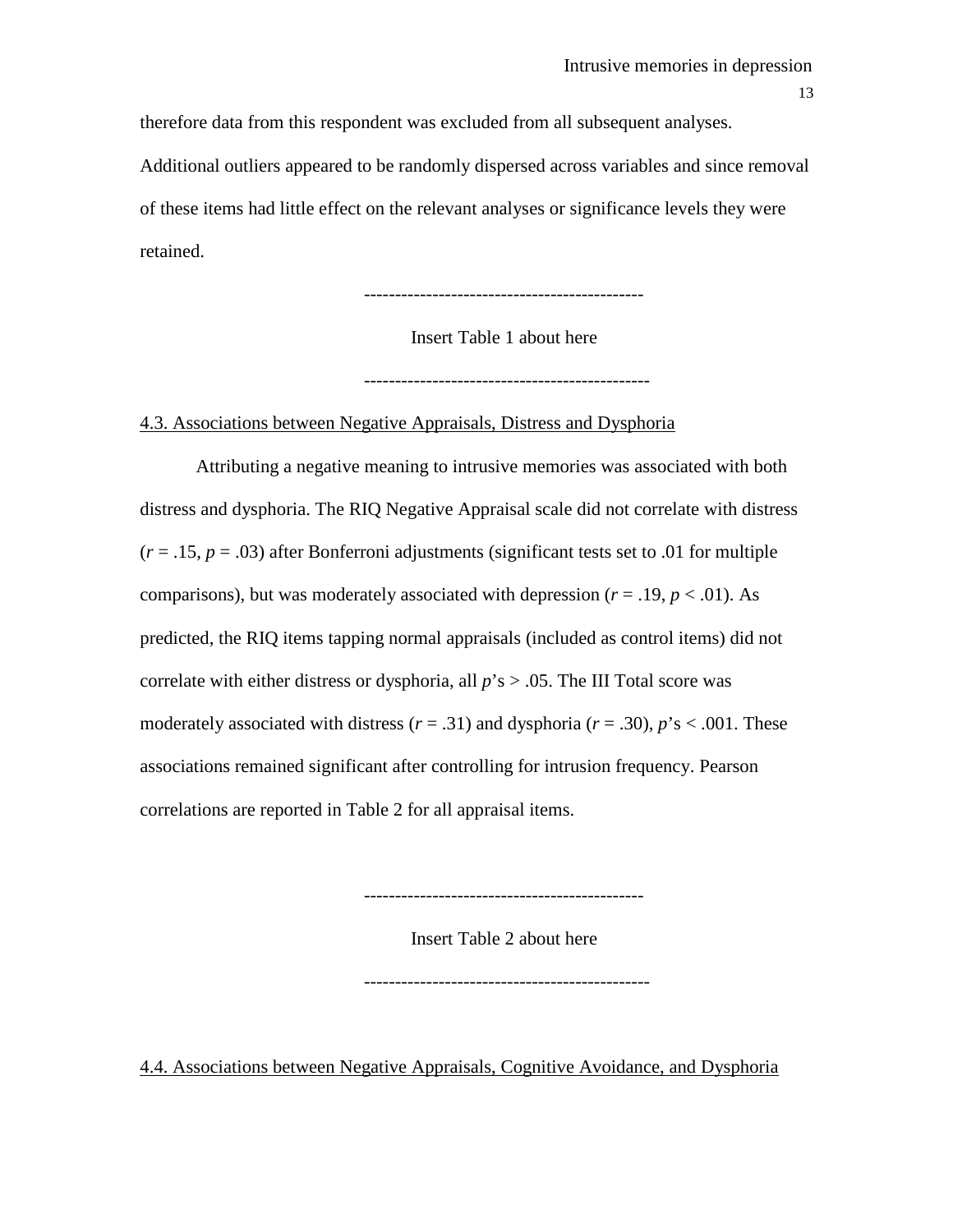Pearson correlations assessing the relationship between negative appraisals, cognitive avoidance, and dysphoria are reported in Table 3. Contrary to predictions, assigning a negative meaning (RIQ Appraisal Total score) to intrusive memories was not associated with the RIQ Rumination ( $r = .16$ ,  $p = .35$ ), Suppression ( $r = .12$ ,  $p = .08$ ), or Dissociation  $(r = -0.05, p = 0.26)$  items in response to the reported memory. The RIQ Appraisal scale did not correlate with trait levels of rumination (RRS),  $(r = .12, p = .07)$ but did correlate with trait levels of suppression (WBSI),  $(r = .26, p < .001)$ .

The findings regarding the relationship between negative appraisal/control (III Total score) and cognitive avoidance were more consistent with predictions. Negative appraisal/control was associated with the RIQ Rumination ( $r = .35$ ), and Suppression ( $r =$ .25),  $p$ 's < .001, scales but not with the RIQ Dissociation scale ( $r = .10$ ,  $p = .11$ ) in response to the reported memory. Additionally, negative appraisal/control was associated with trait levels of rumination ( $r = .36$ ) and suppression ( $r = .46$ ),  $p's < .001$ .

As expected, dysphoria was associated with the situational and trait indices of cognitive avoidance. These correlations are also reported in Table 3. Partial correlations controlling for intrusion frequency all remained significant with the exception of the Suppression total score  $(r = .16, p = .02)$ .

---------------------------------------------

Insert Table 3 about here

----------------------------------------------

## 4.5. Predictive Value of Negative Appraisals

In order to further evaluate the relationship between negative appraisals of intrusive memories, intrusion-related distress and dysphoria, a series of multiple stepwise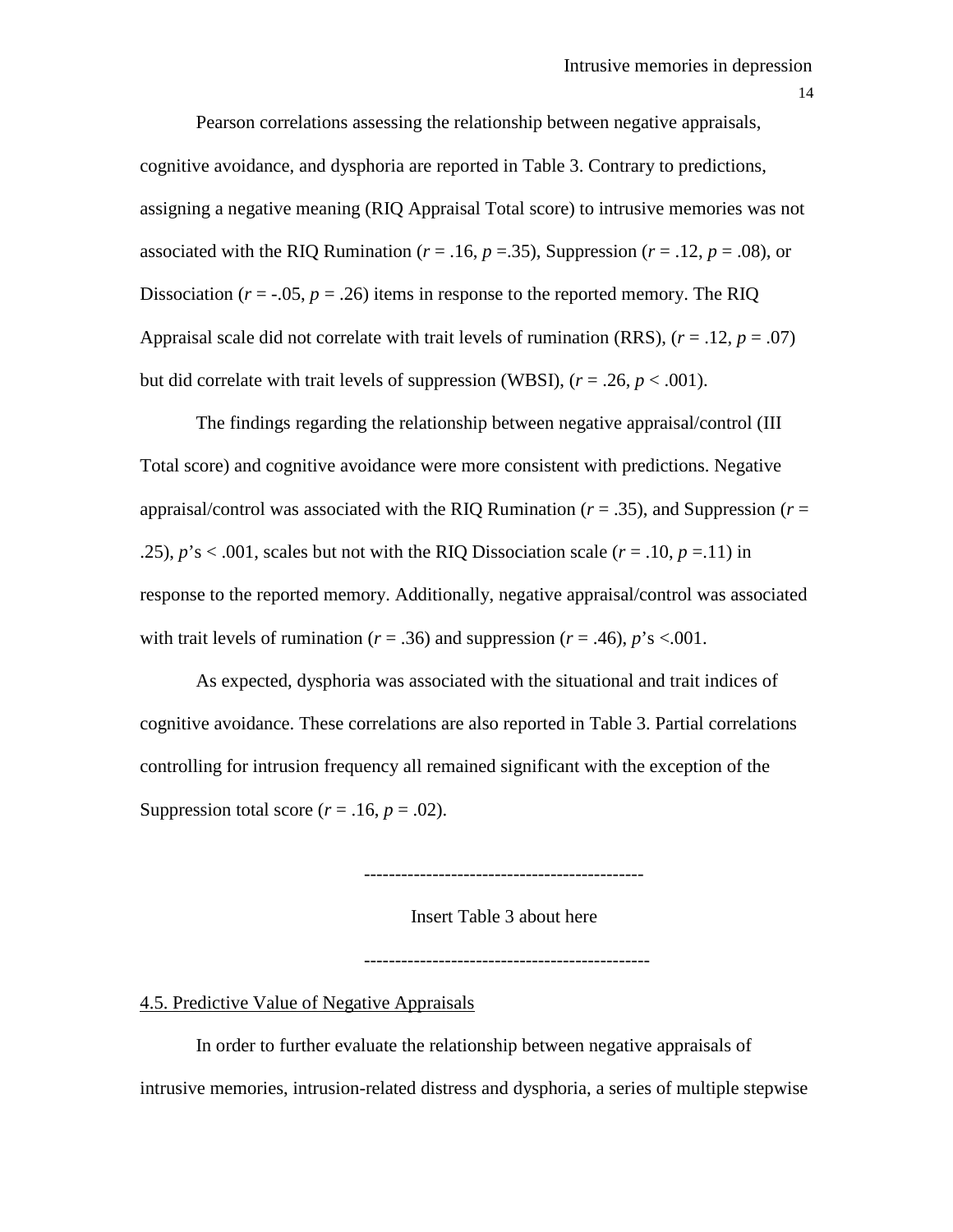regression analyses were performed. The first was conducted in an attempt to replicate the findings of Starr and Moulds (2006) with BDI-II scores as the criterion. All variables entered were derived from the theoretical model of Ehlers and Steil (1995).

Intrusion frequency was entered into the equation first followed by the RIQ scores for Dissociation, Rumination, Suppression, and Negative appraisals on the second step. Intrusion frequency accounted for a small, but significant proportion of variance in BDI-II scores in the first step (Adjusted  $R^2 = .02$ ; *F* (1, 145) = 6.51, *p* < .05). The addition of the RIQ items accounted for an additional 12% of the variance in BDI-II scores (Adjusted  $R^2 = .14$ ; *F* (5, 140) = 6.99, *p* < .001) with rumination ( $\beta = .25$ ), dissociation ( $\beta$  $=$  .19), and negative appraisals ( $\beta$  = .16) entering the equation. Intrusion frequency was no longer significant,  $p < .05$ . To extend this analysis by including the appraisal/control items of the III, the regression procedure was repeated with intrusion frequency forced into the first step followed by the RIQ avoidance mechanisms, Negative Appraisals, and the addition of the III total score. The addition of these items to the above model resulted in a small, but significant increase in the variance of depression scores accounted for (Adjusted  $R^{2} = .16$ ; *F* (5,140) = 6.51, *p* < .001) with the III Total ( $\beta$  = 18), Rumination ( $\beta$  $=$  .19), and Dissociation ( $\beta =$  .17) entering the equation.

To further extend this analysis by assessing the contribution of these variables to the prediction of intrusion distress, a regression was conducted with distres*s* scores as the criterion with intrusion frequency entered in the first step, followed by the RIQ Rumination and Suppression scores and the III and RIQ negative appraisal scores in the second step. Intrusion frequency did not account for any significant variance in distress scores  $(p > .05)$ . The final equation accounted for 13% of the variance in distress scores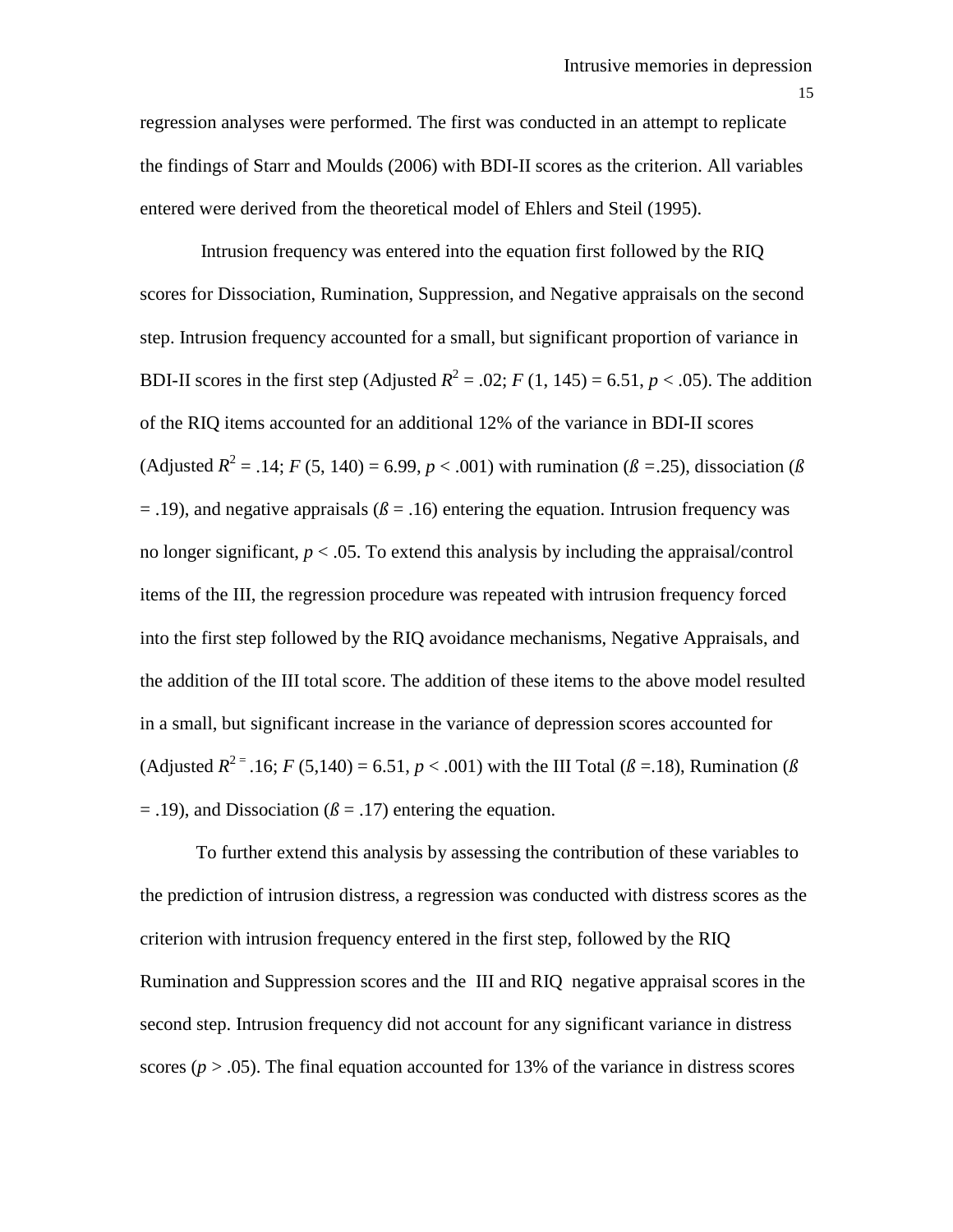with the III score ( $\beta$  = .22) and the RIO Rumination score ( $\beta$  = .18) entering the equation;  $F(3, 142) = 8.23, p < .001.$ 

## 4.6. Prediction of Cognitive Avoidance Mechanisms

Finally, we wanted to assess the contribution of the appraisal items over and above the corresponding trait measures of suppression and rumination in the prediction of avoidance mechanisms. The RIQ Suppression score was entered as the criterion in a stepwise regression with frequency in the first step along with the WBSI Total score, followed by distress, RIQ Negative Appraisals, and the III Total score in the third step. This model accounted for a small but significant proportion (9%) of variance in the criterion with WBSI Total ( $\beta$  = .26) and levels of distress ( $\beta$  = .15) entering the equation;  $F(2,146) = 8.45, p < .001$ . This analysis was repeated with the RIQ Rumination score as the criterion and the RRS score replacing the WBSI Total score resulting in a significant effect; *F* (2,146) = 10.33, *p* < .001 with the III Total ( $\beta$  = .24) and the RRS ( $\beta$  = .16) entering the final equation and accounting for 16% of the variance in Rumination. These findings were also supported by the partial correlation between the RIQ Rumination score and the III  $(r = .27, p < .001)$  while controlling for RRS scores.

## 5. Discussion

The current investigation sought to replicate and extend the preliminary findings suggesting the applicability of Ehlers and Steil's (1995) appraisal model to intrusive memories in depression. Consistent with Starr and Moulds (2006), intrusion-related distress correlated with dysphoria, and dysphoria in turn correlated with the degree of intrusiveness and avoidance of the memory, irrespective of intrusion frequency. Second, assigning negative appraisals/control to one's intrusive memory was positively associated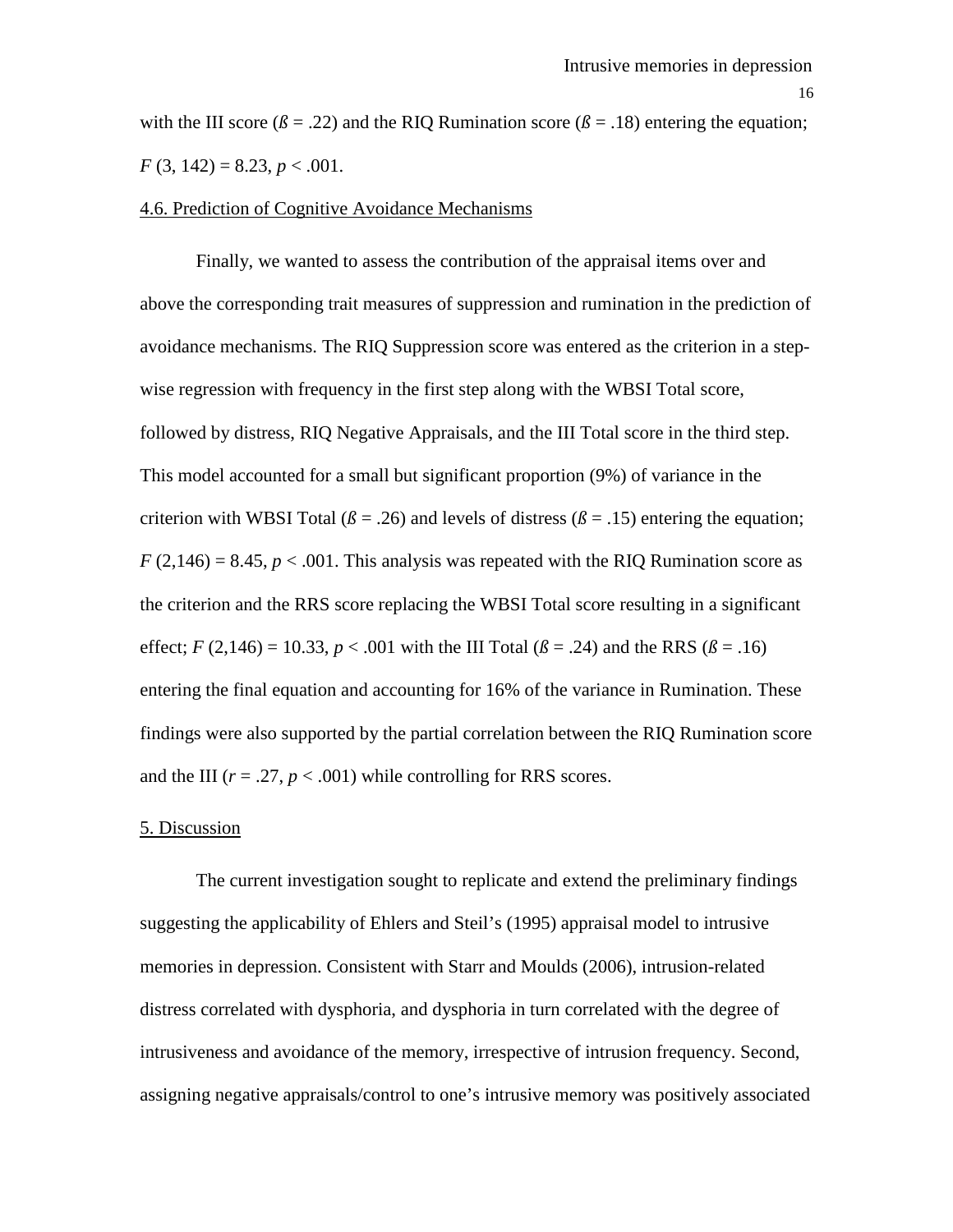with levels of distress, dysphoria, and the employment of cognitive avoidance mechanisms. Although in the current investigation the RIQ Negative Appraisal items were not associated with the RIQ items after Bonferroni adjustments, we nevertheless found support for the theoretical framework put forth by Ehlers and Steil (1995). The III, which was modified to reflect participants' negative appraisals and need to control the target intrusive memory, was significantly correlated with the RIQ items, as predicted. Starr and Moulds (2006) found that dysfunctional meanings of intrusive memories and intrusion-related distress predicted depression levels, accounting for 36% of the variance in BDI-II scores. In the current sample, this regression model accounted for 14% of the variance in depression scores. We also administered the III as a broader index of negative appraisals. The addition of this measure to the regression equation resulted in an increased accuracy of prediction.

In addition, we also hypothesized that negative appraisals/control would demonstrate a unique relationship to the employment of cognitive avoidance mechanisms irrespective of trait tendencies to engage in these responses. Our results suggest that possessing a trait tendency to engage in suppression is more predictive of employing suppression as a specific response strategy than is assigning negative appraisals to one's memory. However, our findings suggest that an individual's appraisals and their subjective need to exert control over the intrusion are more strongly predictive of ruminative responses to intrusive memories than possessing a trait tendency to ruminate. Finally, negative appraisals and the use of cognitive mechanisms as a response strategy to intrusive memories were predictive of both depression and anxiety concurrently.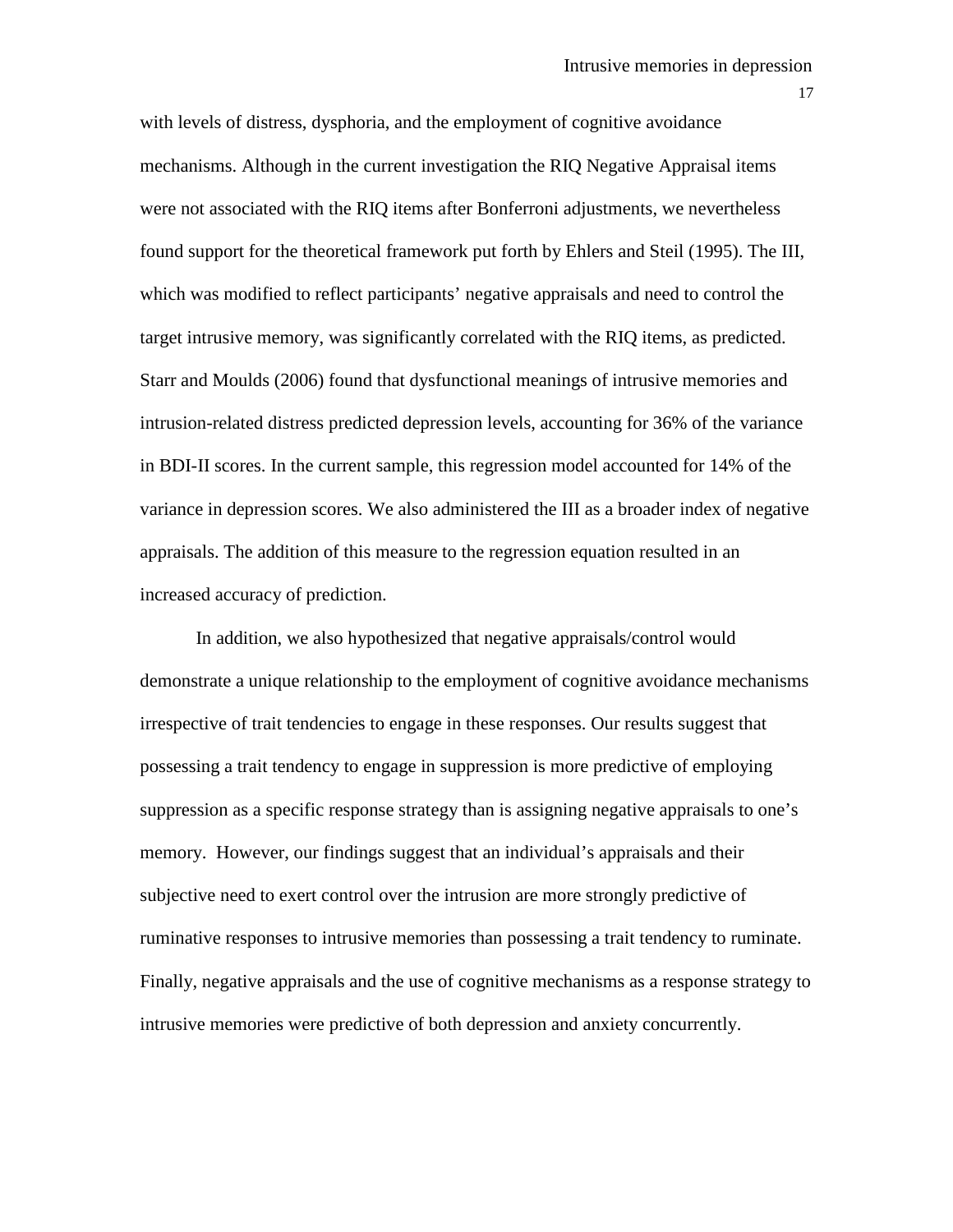Although conducted with a non-clinical sample, the outcomes of this study offer a number of clinical implications. First, the results reinforce the presence and role of dysfunctional beliefs about intrusive memories in the context of depression, and suggest the value of identifying and challenging such beliefs in cognitive therapy. The possibility that the reduction of these beliefs may decrease the employment of maladaptive cognitive avoidance strategies, which in turn may alleviate depressed mood, awaits empirical test. However, our findings suggest that future investigations of this possibility would be fruitful. Second, in line with the suggestion of Brewin and colleagues (e.g., Brewin, 1998; Brewin et al., 1999; Kuyken & Brewin, 1995), future research should explore the possibility that therapeutic procedures that result in successful emotional processing of intrusive trauma memories in PTSD (e.g., prolonged imaginal exposure) may similarly have utility in the treatment of depression.

The use of a non-clinical sample to test assumptions about clinical phenomena may limit the strength of the conclusions that can be drawn in the current investigation. However, the validity of conducting analogue research has been demonstrated across various clinical classifications (Borkovec & Rachman, 1979; Burns et al., 1995). Given that research on intrusive memories in depression is still in its infancy, investigations conducted with analogue samples offer an important contribution.. However, although drawn from a non-clinical population, we note that 28% of our sample met diagnostic criteria for a current major depressive episode based on administration of the SCID-I (First et al., 1997). Nonetheless, we acknowledge that replication with a clinical sample will be informative, and are currently collecting such data. Finally, the majority of the findings reported here are correlational and some of the selected indices of cognitive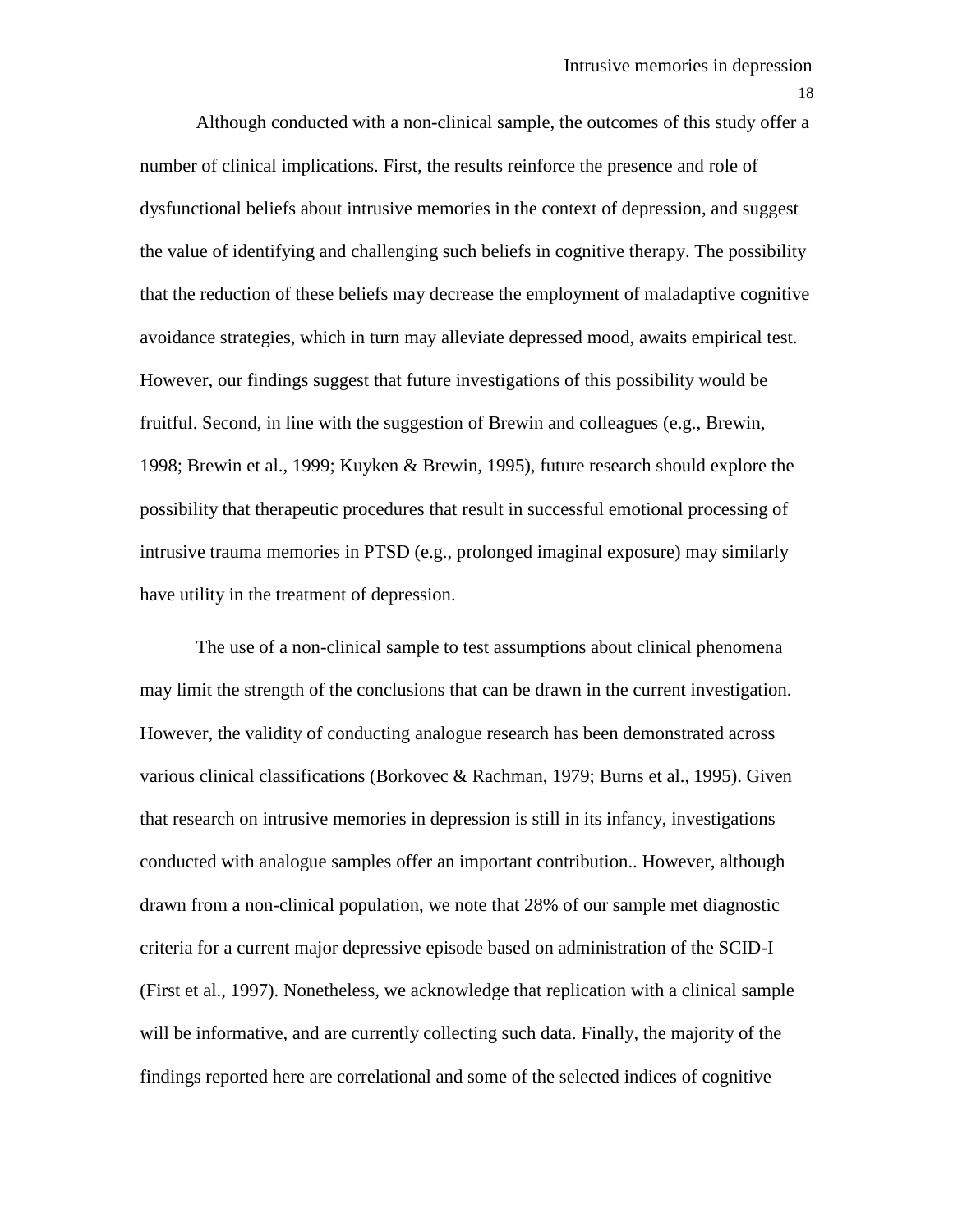avoidance demonstrated weak internal consistency. Conclusions regarding the directionality of these relationships will require longitudinal and experimental investigations with validated measures.

As the cardinal diagnostic feature of PTSD, intrusive memories have been predominantly investigated in the context of posttraumatic stress. Although convergent evidence demonstrates that intrusive memories represent an overlapping cognitive feature of depression and PTSD, there is still a general paucity of research investigating the prevalence and maintenance of intrusive memories in depression. Nonetheless, there is emerging preliminary support for to the proposal that shared cognitive processes underpin their persistence in both disorders (e.g., Starr & Moulds, 2006; Williams & Moulds, 2007). This overlap challenges traditional notions of the categorical division between mood and anxiety disorders, in accordance with a transdiagnostic approach that underscores the utility of investigating shared clinical features across disorders (Harvey et al., 2004). Extending understanding of the role of intrusive memories will have significant implications for theoretical models of depression, and pave the way for the development of interventions that specifically aim to reduce these memories in depressive disorders (Brewin, 1998).

19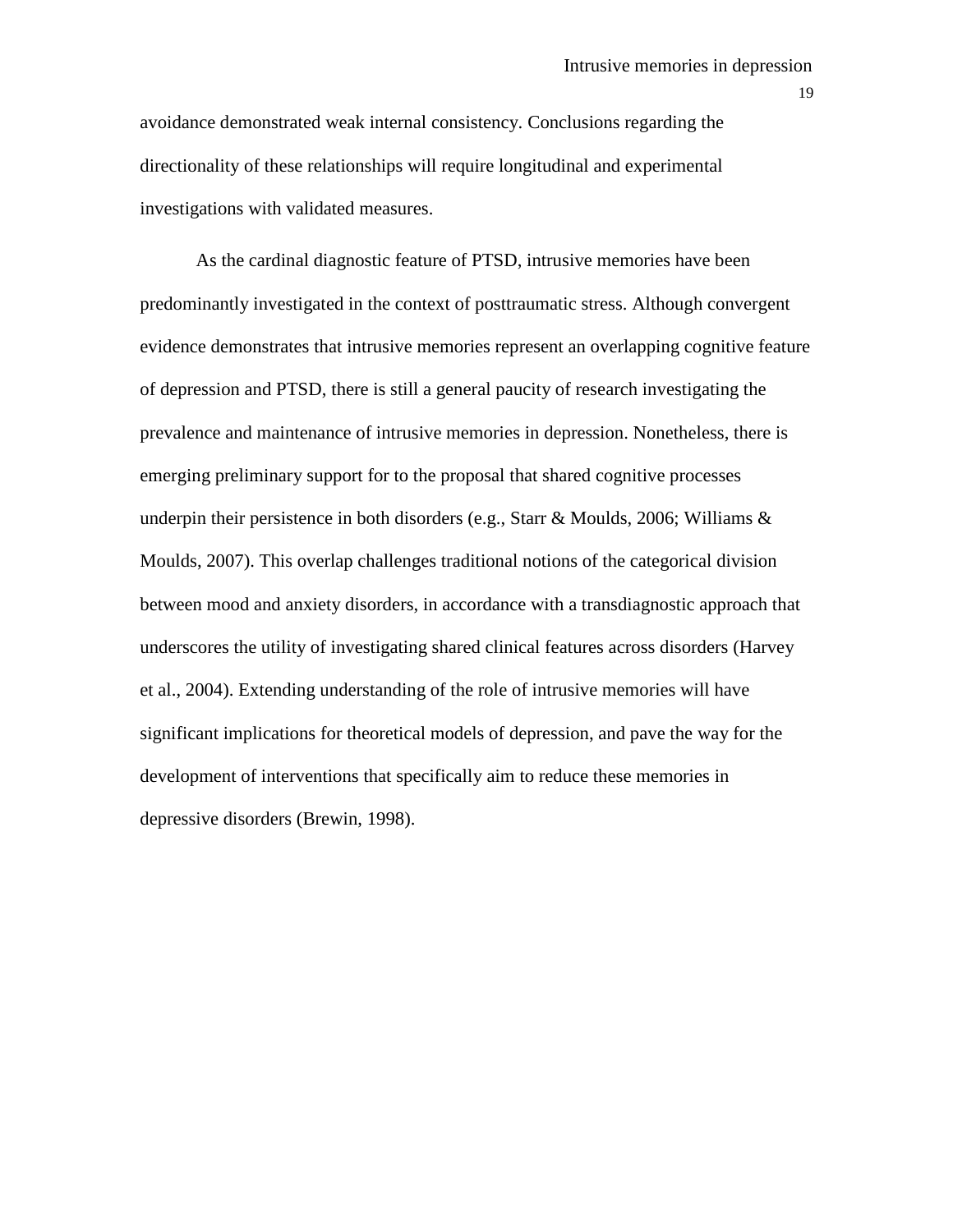## Acknowledgment

This study was supported by an Endeavour International Postgraduate Research Scholarship (issued by The University of New South Wales) awarded to Alishia D. Williams.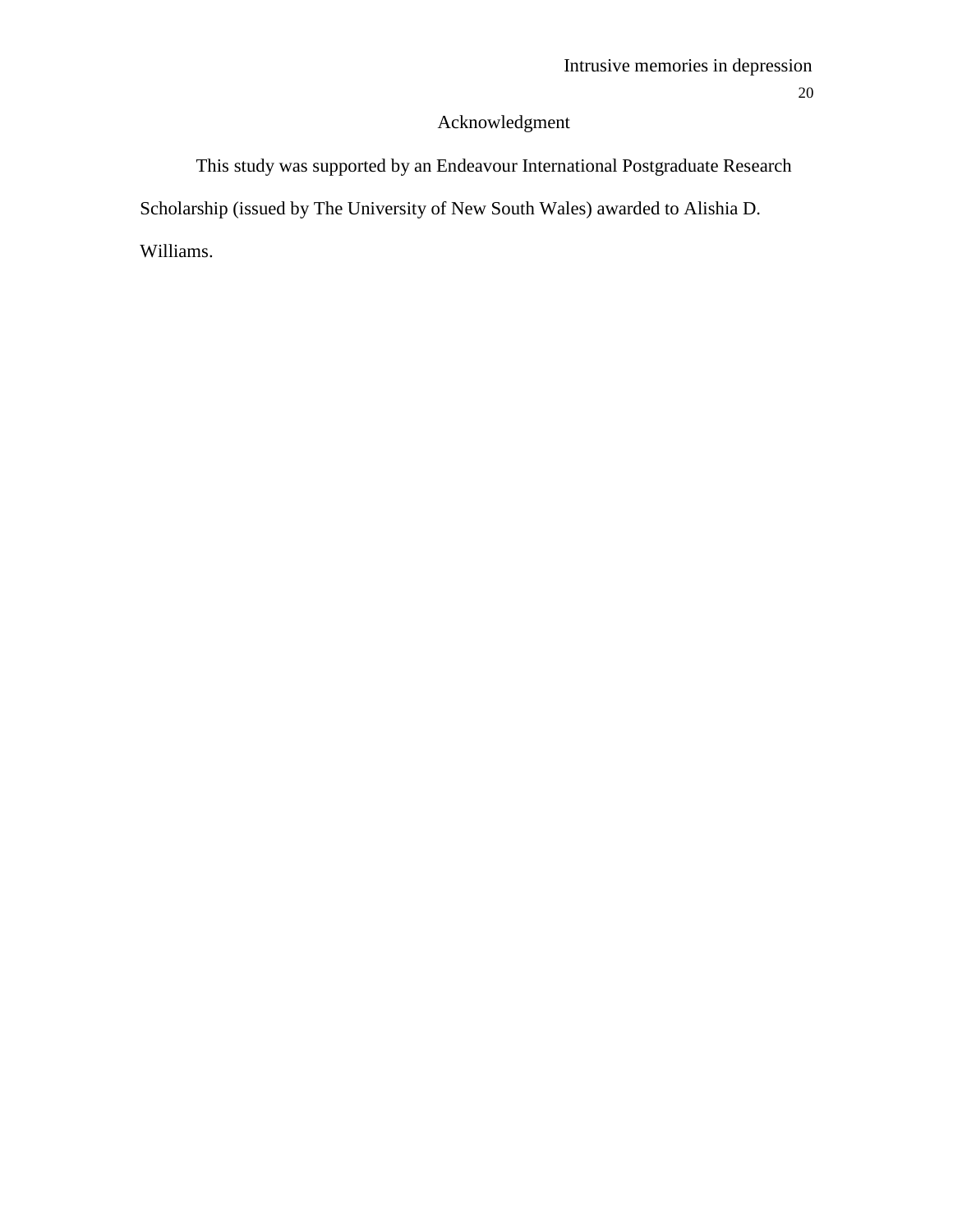### References

- American Psychiatric Association (1994). *Diagnostic and statistical manual of mental disorders (4th Ed*.). Washington, DC: APA.
- Beck**,** A.T., Epstein, N., Brown, G., & Steer, R.A. (1988). An inventory for measuring clinical anxiety: Psychometric properties**.** Journal of Consulting and Clinical Psychology 56: 893-897
- Beck, A.T., Steer, R.A., & Brown, G.K. (1996). *Beck Depression Inventory – Second Edition Manual.* San Antonio: The Psychological Corporation.
- Beck**,** A.T., Steer, R., & Garbin, M. (1988). Psychometric properties of the Beck Depression Inventory: Twenty-five years of evaluation**.** Clin Psychol Rev 8: 77- 100.
- Beck, A.T., Rush, A.J., Shaw, B.F., & Emery, G. (1979). An inventory for measuring depression. Arch Gen Psychiatry 4: 53-63.
- Blake, D., Weathers, F., Nagy, L., Kaloupek, D., Klauminzer, G., Charney, D., & Keane, T. (1995). The development of a Clinician-Administered PTSD Scale. Journal of Traumatic Stress 1: 75-90.
- Borkovec, T.D., & Rachman, S. (1979). The utility of analogue research. Behav Res Ther 17: 253-261.
- Brewin, C.R. (1998). Intrusive autobiographical memories in depression and posttraumatic stress disorder. Applied Cognitive Psychology 12: 359-370.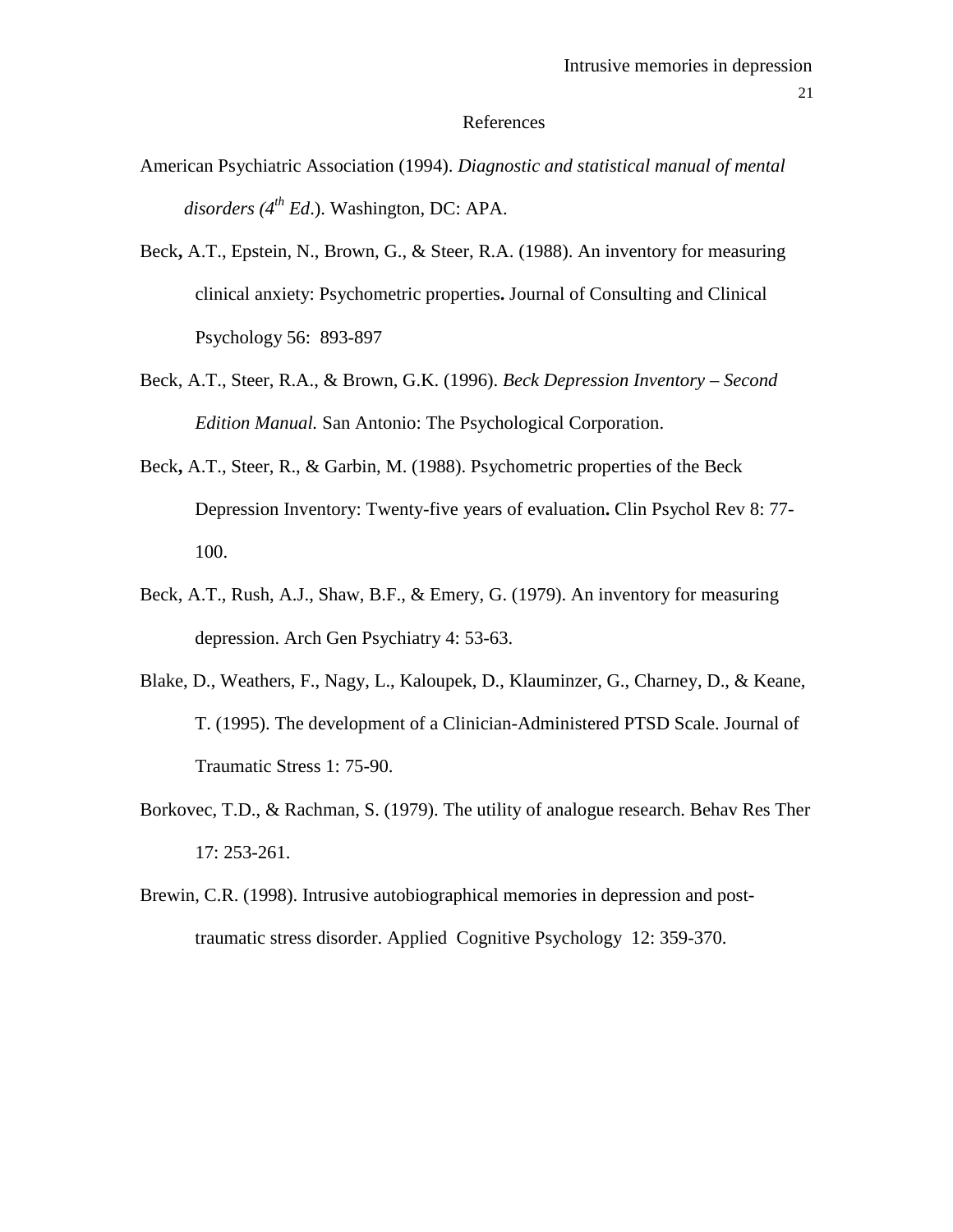- Brewin, C. R., Dalgleish, T., & Joseph, S. (1996). A dual representation model of post traumatic stress disorder. *Psychological Review, 103,* 672-686.
- Brewin, C. R., & Holmes, E.A. (2003). Psychological theories of posttraumatic stress disorder. Clinical Psychology Review 23: 339-376.
- Brewin, C.R., Hunter, E., Carroll, F., & Tata, P. (1996). Intrusive memories in depression: An index of schema activation? Psychol Med 26:1271-1276.
- Brewin, C.R., Reynolds, M., & Tata, P. (1999). Autobiographical memory processes and the course of depression. J Abnorm Psychol 108: 511-517.
- Brewin, C.R., Watson, M., McCarthy, S., Hyman, P., & Dayson, D. (1988). Memory processes and the course of anxiety and depression in cancer patients. Psychol Med 2: 219-224.
- Burns, G., Formea, G., Keortge, S., & Sternberger, L. (1995). The utilization of nonpatient samples in the study of obsessive compulsive disorder. Behav Res Ther 33: 133-144.
- Carlier, I.V.E., Voerman, B.E., & Gersons, B.P.R. (2000). Intrusive traumatic recollections and comorbid posttraumatic stress disorder in depressed patients. Psychosom Med 62: 26-32.
- Clohessy, S., & Ehlers, A. (1999). PTSD symptoms, response to intrusive memories and coping in ambulance service workers. Br J Clin Psychol 38: 251-265.
- Dunmore, E., Clark, D.M., & Ehlers, A. (2001). A prospective investigation of the role of cognitive factors in persistent posttraumatic stress disorder after physical or sexual assualt. Behav Res Ther 39:1063-1084.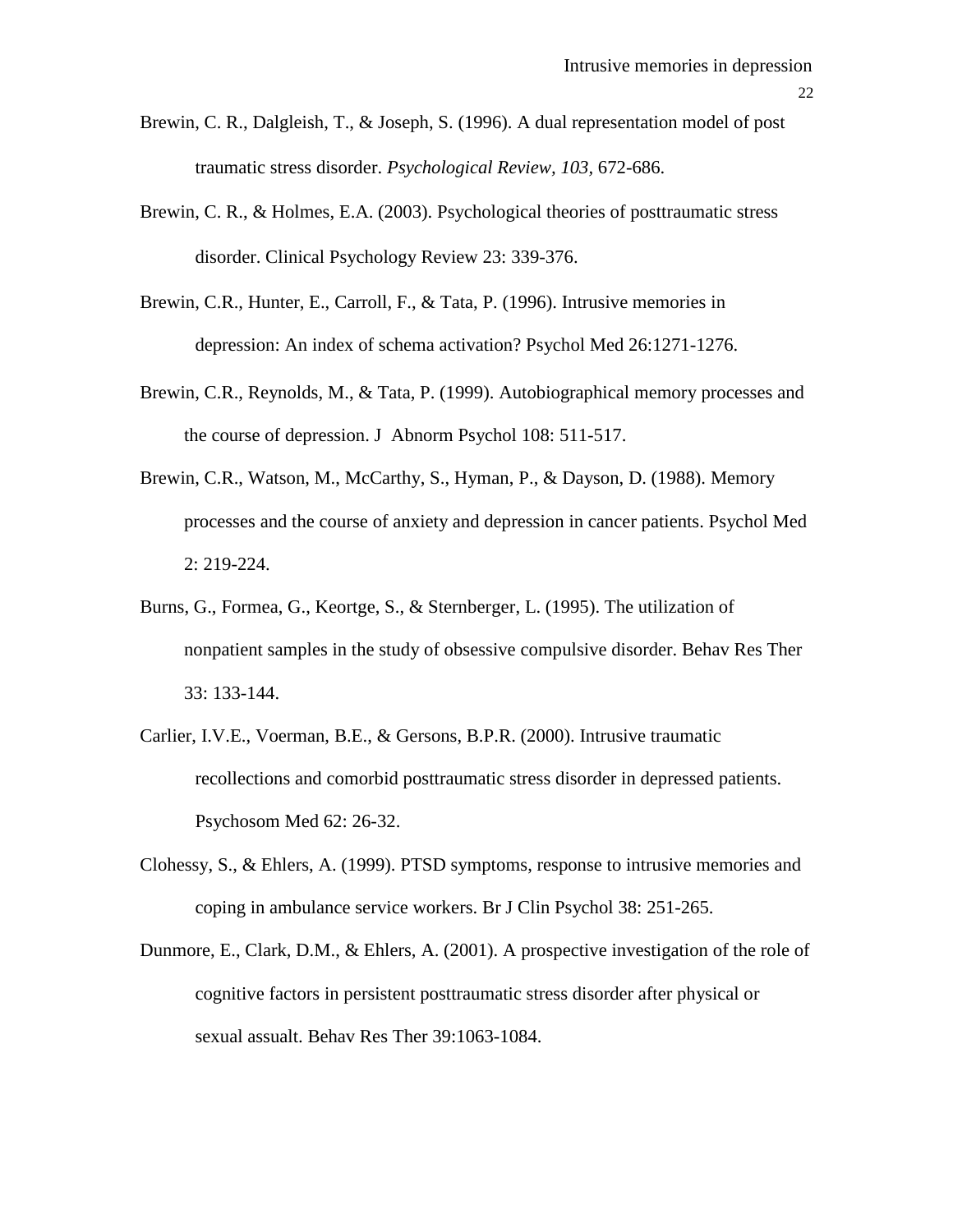- Ehlers, A., & Clark, D.M. (2000). A cognitive model of posttraumatic stress disorder. Behav Res Ther 38: 319-345.
- Ehlers, A., & Steil, R. (1995). Maintenance of intrusive memories in posttraumatic stress disorder: A cognitive approach. Behavioural and Cognitive Psychotherapy 23: 217- 249.
- First, M. B., Spitzer, R. L., Gibbon, M., & Williams, J. B.W. (1996). Structured Clinical Interview for DSM-IV Axis I Disorders (SCID-I). Washington, D.C.: American Psychiatric Press.
- Foa, E. B., Steketee, G., & Rothbaum, B. O. (1989). Behavioral/cognitive conceptualisations of post-traumatic stress disorder. Behav Ther 20: 155–176.
- Hackmann, A., Ehlers, A., Speckens, A., & Clark, D.M. (2004). Characteristics and content of intrusive memories and their changes with treatment*.* Journal of Traumatic Stress 17: 231-240.
- Halligan, S.L., Michael, T., Clark, D.M., & Ehlers, A. (2003). Posttraumatic stress disorder following assault: The role of cognitive processing, trauma memory, and appraisals. Journal of Consulting and Clinical Psychology 71: 419-431.
- Harvey, A.G., Watkins, E., Mansell, W., & Shafran, R. (2004). *Cognitive behavioural processes across psychological disorders: A transdiagnostic approach to research and treatment.* New York: Oxford University Press.
- Horowitz, M., Wilner, N., & Alvarez, W. (1979). Impact of Events Scale: A measure of subjective distress. Psychosom Med 41: 209-218.
- Kuyken, W., & Brewin, C.R. (1995). Autobiographical memory functioning in depression and reports of early abuse. JAbnorm Psychol 104: 585-591.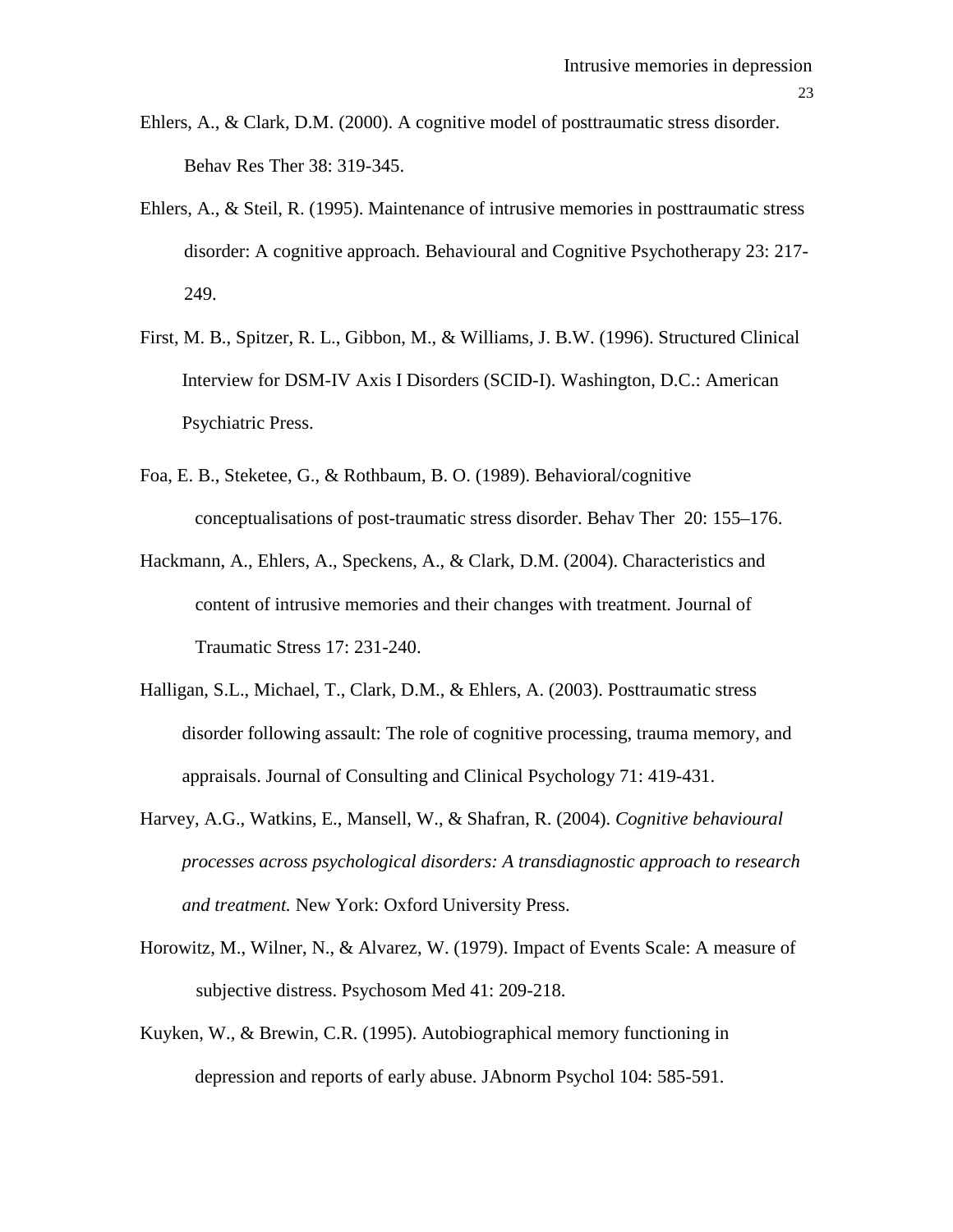- Kuyken, W., & Brewin, C.R. (1999). The relation of early abuse to cognition and coping in depression. Cognitive Therapy and Research 23: 665-677.
- Mayou, R.A., Ehlers, A., & Bryant, B. (2002). Posttraumatic stress disorder after motor vehicle accidents: 3-year follow-up of a prospective longitudinal study. Behav Res Ther 40: 665-675.
- Michael, T., Ehlers, A., Halligan, S.L., & Clark, D.M. (2005). Unwanted memories of assault: what intrusion characteristics are associated with PTSD? Behav Res Ther 43: 613-628.
- Nolen-Hoeksema, S. (1991). Response to depression and their effects on the duration of depressive episodes. J Abnorm Psychol100: 569-582.
- Nolen-Hoeksema, S., & Morrow, J. (1991). Effects of rumination and distraction on naturally occurring depressed mood. Cognition and Emotion 7: 561-570.
- Nolen**-**Hoeksema**,** S., Parker, L.E., & Larson, J. (1994). Ruminative coping with depressed mood following loss. Journal of Personality and Social Psychology 64: 92-104.
- Obsessive Compulsive Cognitions Working Group (2001). Development and initial validation of the Obsessive Beliefs Questionnaire and the Interpretation of Intrusions Inventory.*,* Behav Res Ther 39: 987-1006.
- Reynolds, M., & Brewin, C.R. (1999). Intrusive memories in depression and posttraumatic stress disorder. Behav Res Ther 37: 201-215.
- Starr, S., & Moulds, M.L. (2006). The role of negative interpretations of intrusive memories in depression. J Affect Disord 93: 125-132.

Steketee, G. (2005). Psychometric validation of the obsessive belief questionnaire and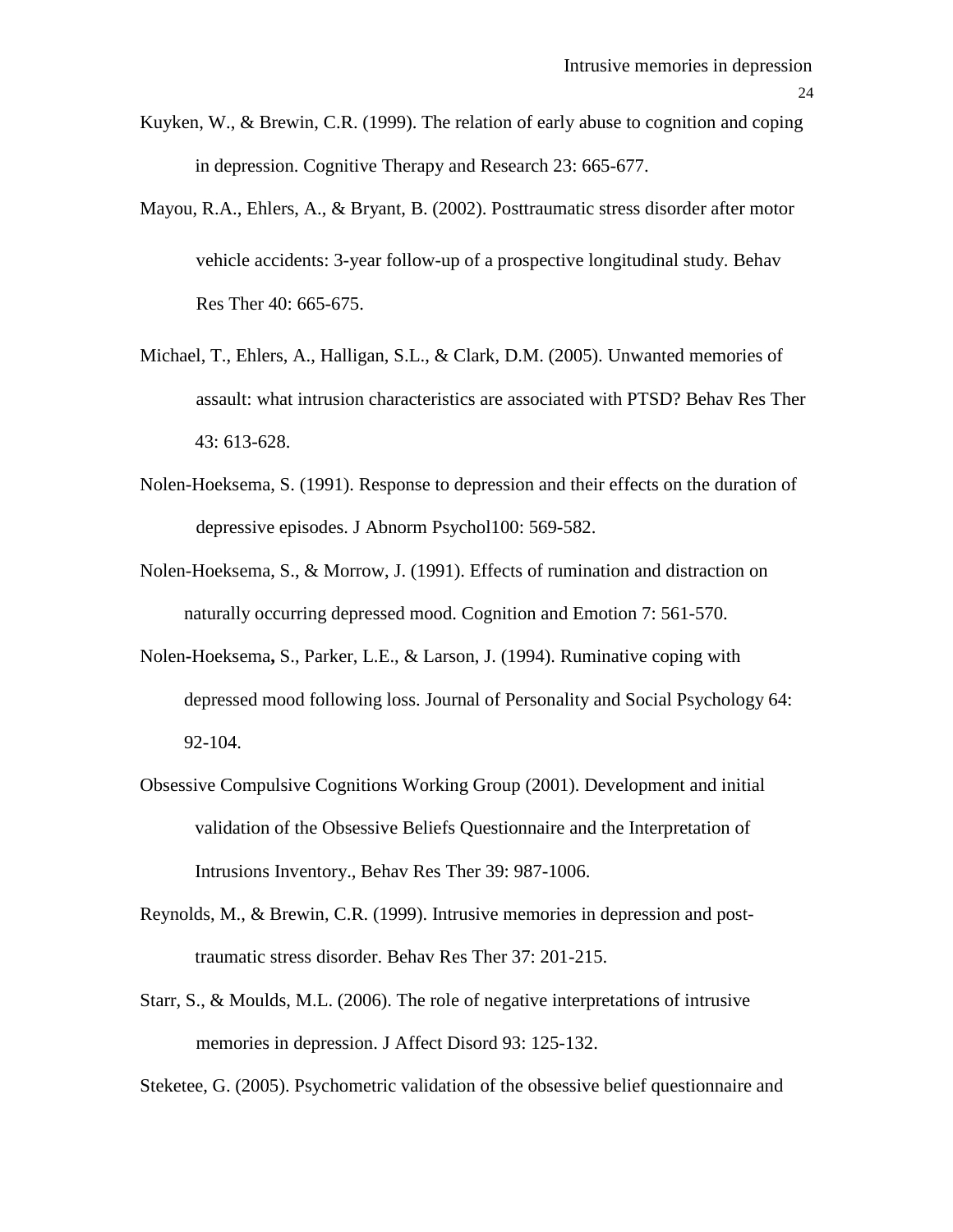interpretation of intrusions inventory - Part 2: Factor analyses and testing of a brief version. Behav Res Ther 43: 1527-1542.

- Steil**,** R., & Ehlers, A. (2000). Dysfunctional meaning of posttraumatic intrusions in chronic PTSD.*,* Behav Res Ther 38: 537-558.
- Williams, A.D., & Moulds, M.L. (2007). Cognitive avoidance of intrusive memories: Recall vantage perspective and associations with depression. Behav Res Ther 45: 1141-1153.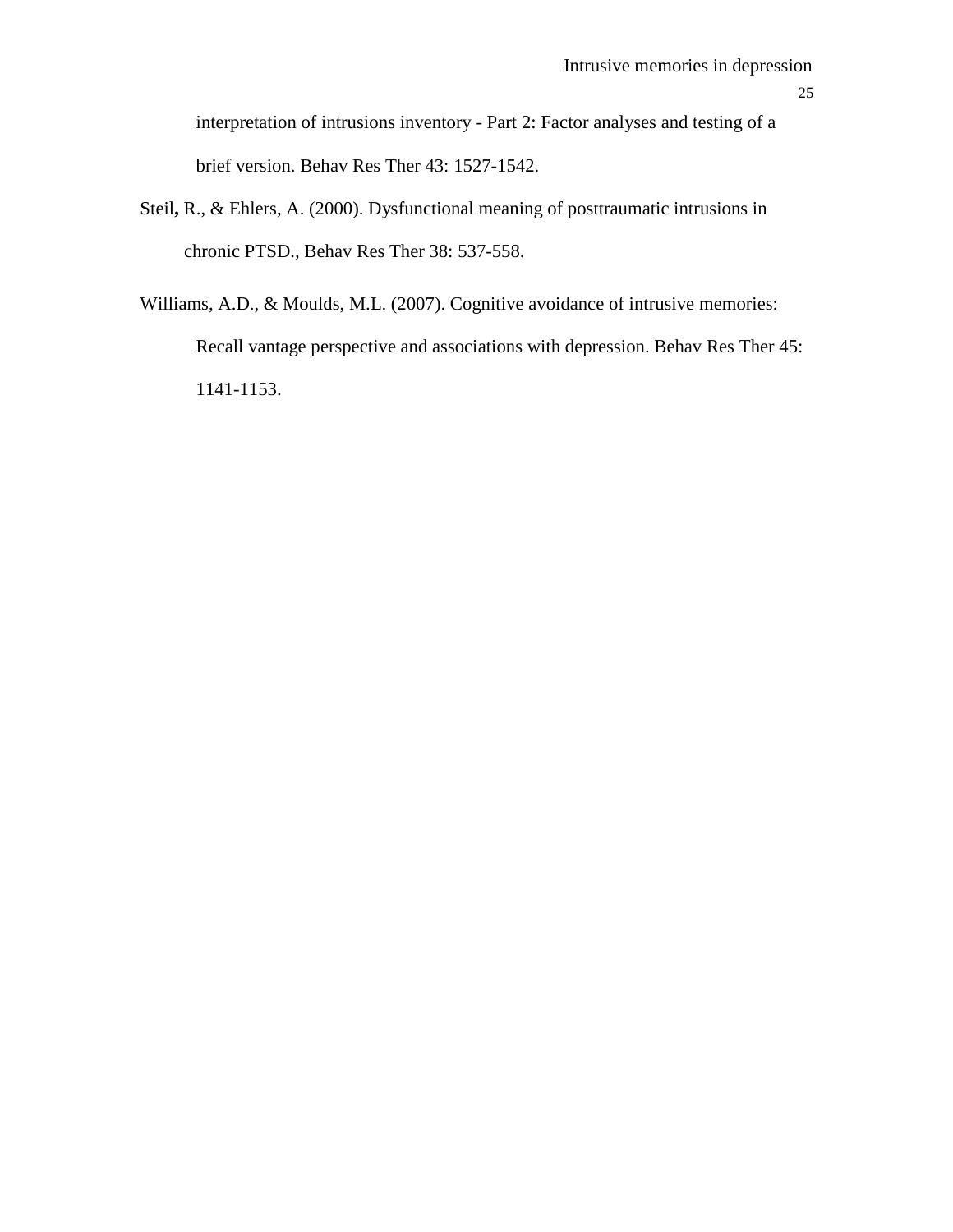## Table 1

|                            | Mean $(SD)$                |                         | Mean $(SD)$   |
|----------------------------|----------------------------|-------------------------|---------------|
| <b>BDI-II</b>              | 11.44 (8.91)               | <b>WBSI</b>             | 47.12 (12.17) |
| BAI                        | 11.96(9.18)                | <b>WBSI</b> Intrusion   | 29.18 (7.73)  |
| <b>IES</b> Total           | 32.34 (12.85)              | <b>WBSI</b> Suppression | 17.94 (5.56)  |
| IES Intrusion 16.44 (7.85) |                            | <b>RIQ Dissociation</b> | 38.12 (22.80) |
|                            | IES Avoidance 15.89 (8.06) | <b>RIQ Suppression</b>  | 11.01(4.61)   |
| <b>RRS</b>                 | 49.45 (12.81)              | <b>RIQ Rumination</b>   | 12.26(3.92)   |
| <b>III</b> Control         | 24.54 (18.29)              | <b>RIQ</b> Appraisal    | 16.53(10.68)  |
|                            |                            |                         |               |

Means and Standard Deviations for Self-Report Measures  $(n = 147)$ .

Note. IES Intrusion = Impact of Events Scale, Intrusion subscale; IES Avoidance = Impact of Events Scale, Avoidance subscale;  $RRS =$  Ruminative Response Scale;  $III =$ Interpretations of Intrusions Inventory, Need to Control subscale; WBSI = White Bear Suppression Inventory; WBSI Intrusion = White Bear Suppression Inventory, Intrusion subscale; WBSI = White Bear Suppression Inventory, Suppression subscale; RIQ Dissociation = Response to Intrusions Questionnaire, Dissociation subscale; RIQ Suppression = Response to Intrusions Questionnaire, Suppression subscale; RIQ Rumination = Response to Intrusions Questionnaire, Rumination subscale; RIQ Appraisal = Response to Intrusions Questionnaire, Appraisal subscale.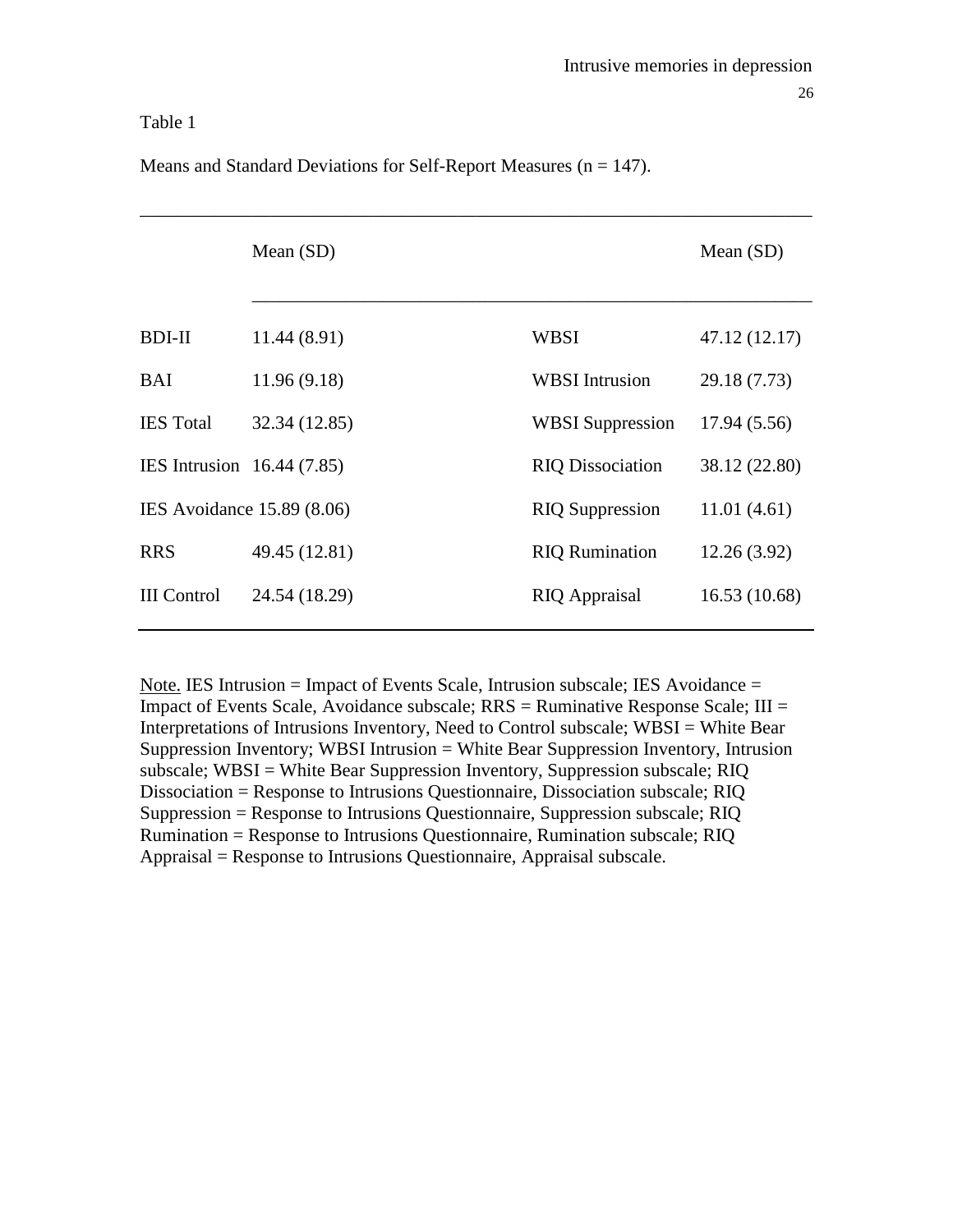## Table 2

Correlations between Negative Appraisals, Cognitive Avoidance, and Dysphoria

 $(n = 147)$ .

|                         | <b>RIQ</b> | III - Total | <b>BDI-II</b> |
|-------------------------|------------|-------------|---------------|
| <b>RIQ Dissociation</b> | $-.05$     | .10         | $.21**$       |
| <b>RIQ Rumination</b>   | .16        | $.35**$     | $.30**$       |
| <b>RIQ Suppression</b>  | .16        | $.25**$     | $.16**$       |
| <b>RRS</b>              | .12        | $.37**$     | $.56**$       |
| <b>WBSI Total</b>       | $.26**$    | $.46**$     | $.40**$       |
| <b>WBSI</b> Intrusion   | $.27**$    | $.42**$     | $.38**$       |
| <b>WBSI</b> Suppression | $.19*$     | $.42**$     | $.34**$       |
| <b>IES Total</b>        | .19*       | $.43**$     | $.34**$       |
| <b>IES</b> Intrusion    | $.19*$     | $.34**$     | $.31**$       |
| <b>IES</b> Avoidance    | .11        | $.36*$      | $.24**$       |

Note. BDI-II = Beck Depression Inventory- Second Edition; RIQ Dissociation = Response to Intrusions Questionnaire, Dissociation subscale; RIQ Rumination = Response to Intrusions Questionnaire, Rumination subscale; RRS = Ruminative Response Scale; RIQ Suppression = Response to Intrusions Questionnaire, Suppression subscale; WBSI = White Bear Suppression Inventory; WBSI Intrusion = White Bear Suppression Inventory, Intrusion subscale; WBSI = White Bear Suppression Inventory, Suppression subscale; IES Intrusion = Impact of Events Scale, Intrusion subscale; IES Avoidance = Impact of Events Scale, Avoidance subscale.  $**p* < .01, ** *p* < .001.$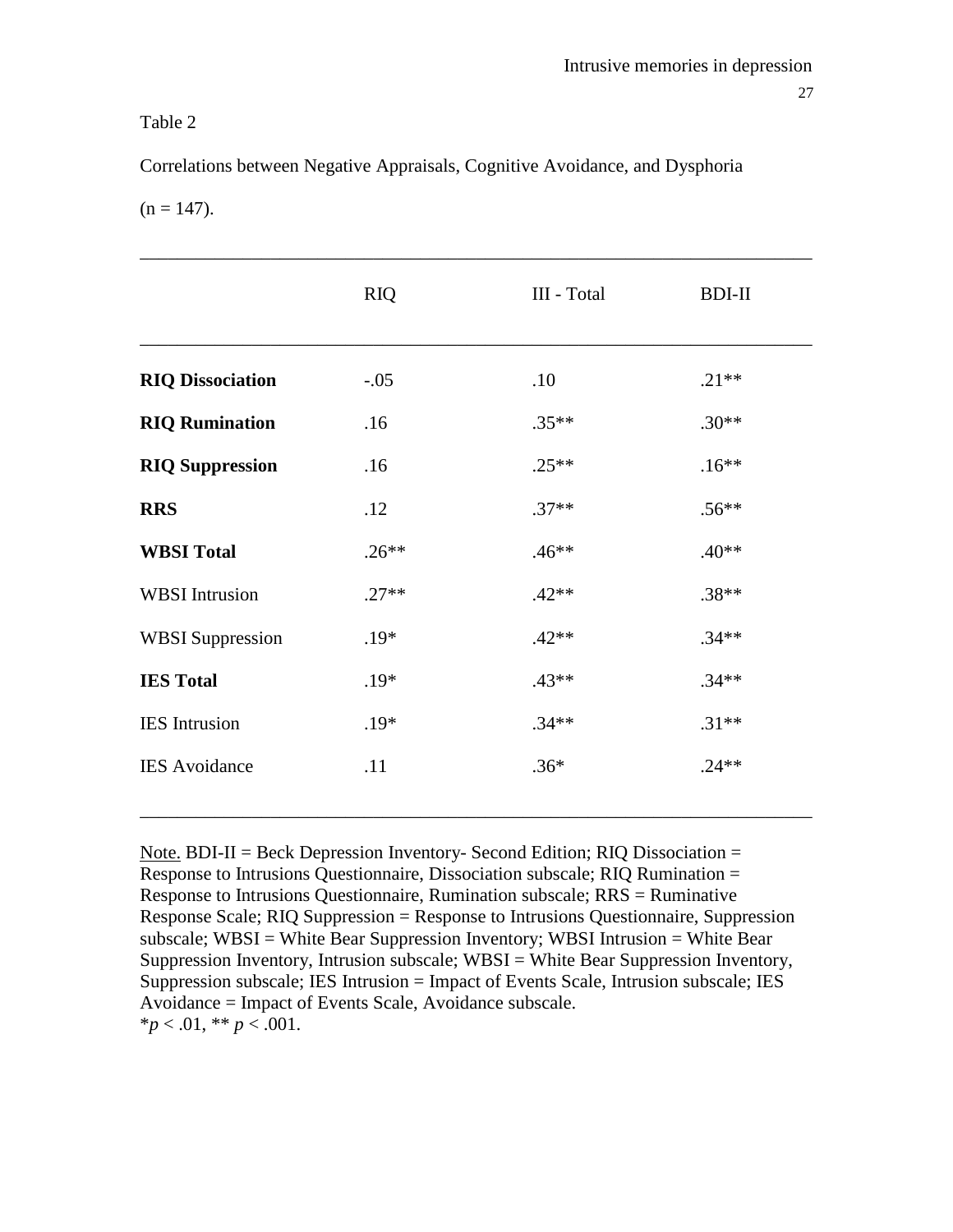# Table 3

Correlations between Distress and Dysphoria with Negative Appraisals Controlling for Intrusive Memory Frequency ( $n = 147$ ).

|                                 | <b>Distress</b> | Partial r | $BDI - II$ | Partial $r$ |
|---------------------------------|-----------------|-----------|------------|-------------|
| <b>III Control Total</b>        | $.31**$         | $.28**$   | $.30**$    | $.28**$     |
| "Regain control"                | $.25*$          | $.24*$    | .09        | .07         |
| "Rid Mind"                      | $.16*$          | $.17*$    | $-.05$     | $-.04$      |
| "Lead to ruin"                  | $.18**$         | .17       | $.25**$    | $.23*$      |
| "Weak person"                   | $.25*$          | $.22*$    | $.31**$    | $.28**$     |
| "Lose control of mind"          | $.28**$         | $.24**$   | $.31**$    | $.27**$     |
| "Better person if control"      | $.22*$          | $.20*$    | $.28**$    | $.25**$     |
| "I am out of control"           | $.26**$         | $.24**$   | $.32**$    | $.30**$     |
| "Something bad will happen".18* |                 | .15       | $.20**$    | .17         |
| "I must control"                | $.19*$          | $.18*$    | $.24**$    | $.24*$      |
| "I shouldn't recall this"       | .16             | .15       | $.25**$    | $.25**$     |
| "I will be punished"            | .10             | .07       | $.18*$     | .15         |
| <b>RIQ Neg. Appraisal Total</b> | .15             | .13       | $.19*$     | $.18*$      |
| "Something is wrong             |                 |           |            |             |
| with me"                        | .09             | .07       | .19*       | $.17*$      |
| "Someday I will go              |                 |           |            |             |
| out of my mind"                 | .06             | .05       | .16        | .16         |